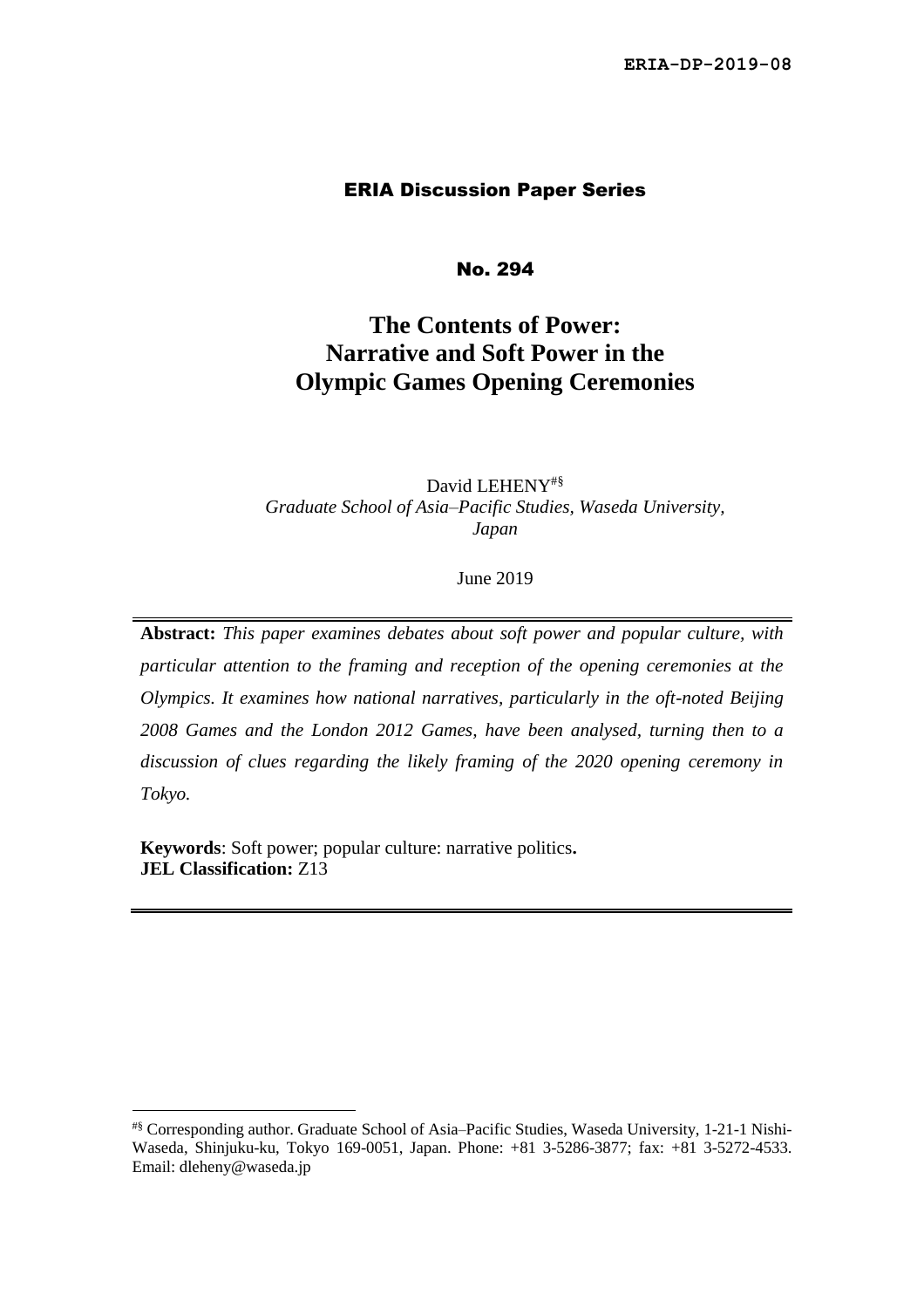#### **1. Introduction**

Before 1989, scholars of international relations were little concerned with the hardness or softness of power itself. To be sure, disagreements abounded; the neorealists who followed the work of Kenneth Waltz, particularly his 1979 classic, *Theory of International Politics*, stood in contrast to the classical realism of Hans Morgenthau, who had envisioned power as emerging mostly from military and economic clout – tanks and banks – but also viewed amorphous qualities like 'national character' (Morgenthau 1993 [1948]: 143–49) as playing a role in what states could or could not accomplish; the stoic, largely uncomplaining Russian was a tough match for the enterprising, never-say-die American. Amongst liberals – those who viewed interest and strategy emerging around and through the international institutions increasingly dotting the global landscape in the 20th century – power was usually articulated in materialist terms, although shaped by the expectation that interests might be guided more by the promise of absolute gains through transnational cooperation than by the firm expectation of relative costs and gains imposed by an anarchical system structure. Whilst some wrote about the transmission of ideas through these institutions, there was little appetite for a rethinking of power itself, particularly of its hardness or softness, amongst those liberals who frequently faced the threat of being called analytically soft by their hard-headed, gimlet-eyed realist counterparts.

As with much else, this began to change with the collapse of the Soviet Union and the end of the Cold War that, besides its profound cultural consequences for countries around the world, had left an indelible mark on the field of international relations itself. On the one hand, one might look at the emergence of a unipolar United States  $(US)$  – alone astride the world like a victorious Colossus – and understand it as the vindication of a complex calculation of power resources that left the wealthy and efficient (not just well-armed) US as the key winner of the war, with the highly armed but economically catastrophic Soviet Union as the obvious loser; stronger power won, weaker power lost. But, on the other hand, the US was not truly alone, particularly as the 1980s had revealed economic challenges that threatened to position some of the country's allies – Japan and West Germany – as the real victors of the Cold War, the ones whose economic growth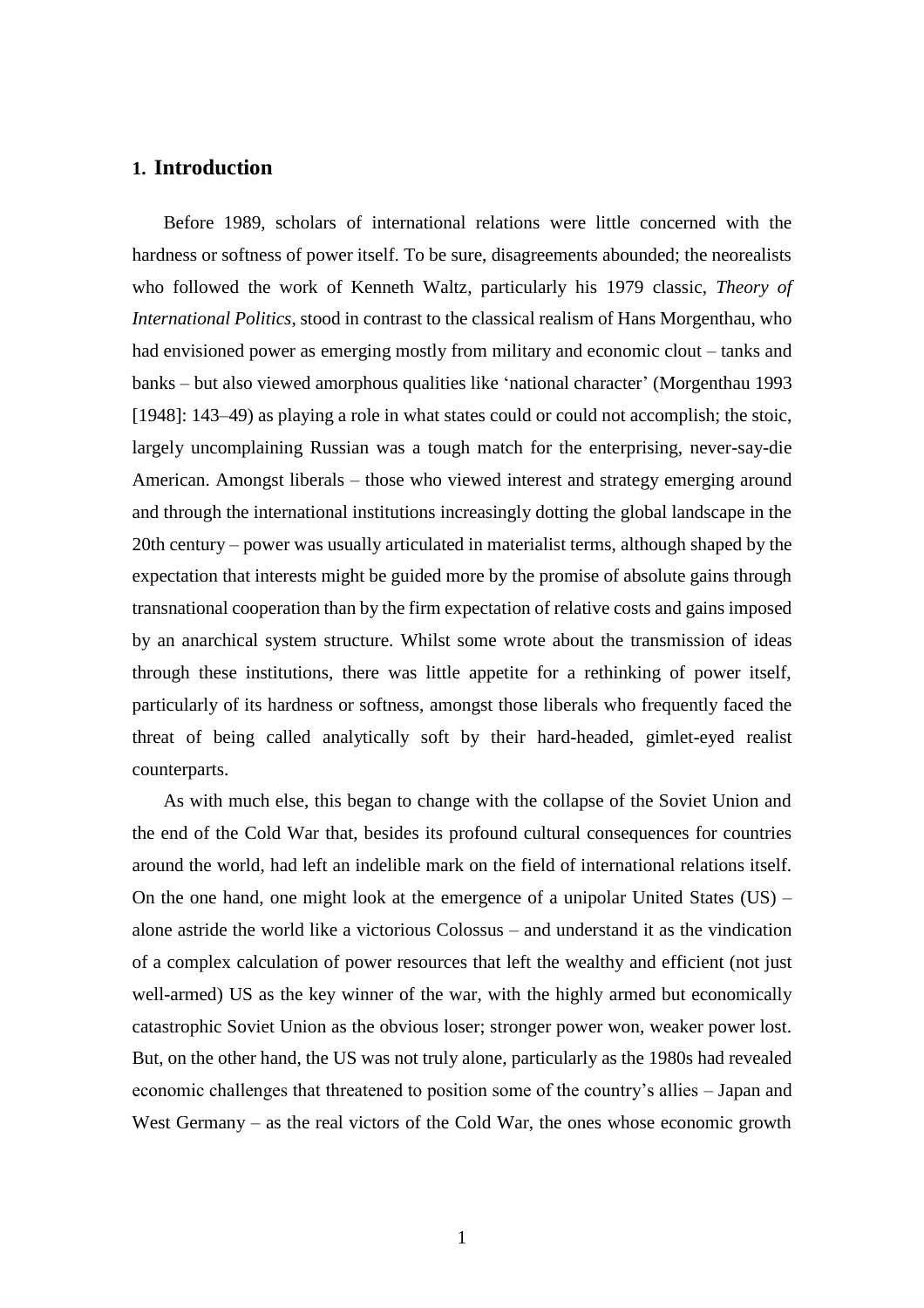had outpaced the US's and would reap the benefits of an increasingly peaceful world order for which the US had paid disproportionately.

Harvard political scientist and occasional US foreign policymaker Joseph S. Nye sought to theorise the US's continued pre-eminence when he first published his short article 'Soft Power' in the respected professional magazine *Foreign Policy* in 1989. Reacting in particular to the ostensible threat of Japan's rise, Nye argued that the US would remain the world's top actor for the foreseeable future in part because of its ample reserves of 'soft power': the power to persuade, not simply the power to coerce. Nye therefore drew the conception of power away from the materialist preferences of most political scientists and towards a more ambiguous, perhaps more realistic, world in which actors are swayed by all sorts of forces, some the calculable quantities of guns and troops, or of votes and electoral funding, and others the power of charisma, appeal, and message (Nye, 1989). In some ways, this represented an effort to draw the study of international politics away from the structuralist underpinnings of Waltzian neo-realism and to return it to the mid-century qualities of Morgenthau's emphasis on character and values as elements in a country's profile. For Nye, the US's relative cultural openness and the nearhegemonic reach of its communication apparatus (including not just government efforts but also media and popular culture) gave the US an almost insurmountable lead over insular and largely withdrawn Japan. Others might be entranced by the US's commitment to democracy and to the rules of a mutually beneficial international order, and might be willing to accede to US demands for this reason. Japan's goals – voiced probably in heavily accented English and with little recourse to national ideals or values understood or appreciated abroad – would ostensibly be met only through the diplomatic leveraging of the country's formidable economic (or hard power) resources.

As a theoretical matter in political science, 'soft power' has turned out to be something of a non-starter. With virtually no successful and rigorous tests of its importance, its conceptual survival in global debate is owed to something other than the virtually non-existent evidence that it actually matters. And yet even the most cursory check online will reveal a dazzling array of reports, studies, papers, articles, and books about it, mostly authored by journalists, former diplomats, instructors in foreign policy programs, and the like – people whose work is generally measured more by rhetorical cleverness, fidelity to existing government priorities, and appealing anecdotes as by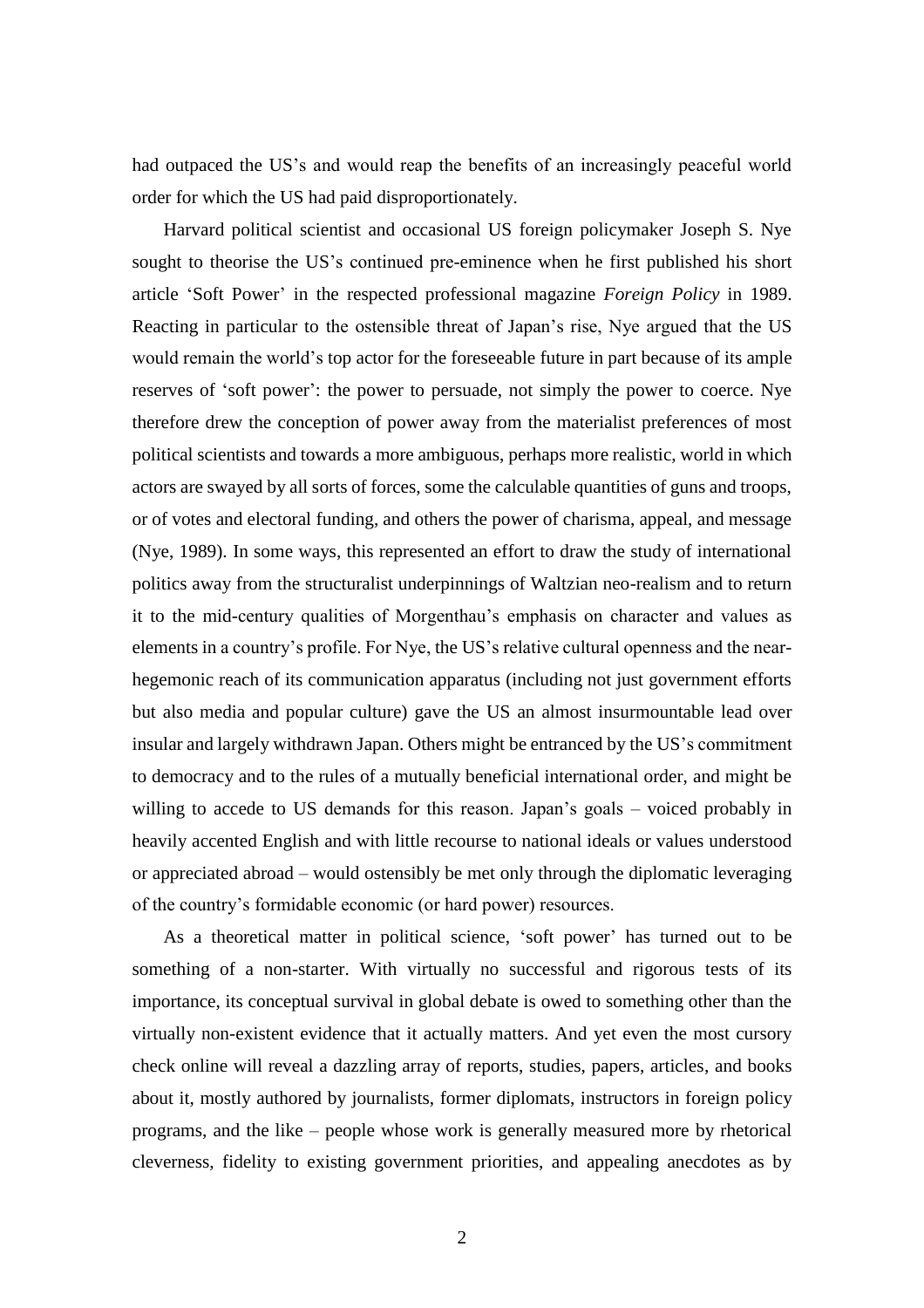rigorous and replicable evaluation of variables (e.g. amount of soft power or actual government policy) and their relationships. And so this has largely been a story that people who depend in part on foreign policy institutions tell themselves and others about what works and why. My point is not to suggest any dishonesty here, but rather that the popularity of the term likely owes something to its inherent desirability amongst writers. Those whose job it has been to convince other governments of the rightness of their own countries' positions might well be predisposed to believe that this matter of convincing – this changing of minds, this persuasion – matters, and matters more than do the nuts-andbolts, hard calculations of costs and benefits of different policies. Were the efforts by the different Bush administrations in their wars with Iraq (George H.W. Bush's in 1990/1991 and George W. Bush's a bit more than a decade later) made more or less successful because the former Bush administration had more soft power and was more persuasive? Or were sceptics like France sufficiently confident about their own hard power as well as of the consequences of supporting the war that they were less willing to be swayed the second time around? Put a bit differently, when students reiterate points I have emphasised in class over the course of a semester in their final examinations, I am of course eager to believe that I persuaded them because of the power of my ideas, the attractiveness of my values. But to convince myself of this, I would need to ignore an important fact that they themselves almost certainly do not: that I am grading their exams. And so the appeal that soft power has to me comes not despite my hard power, but perhaps because of it; because I want to believe that something other than brute force makes people agree with me.

#### **2. The Rise of Soft Power in Japan**

For years following the (soon translated) publication of Nye's 1990 magnum opus on the topic, *Bound to Lead*, most Japanese observers repeated their own versions of Nye's most geographically relevant claim: that Japan simply was not the source or beneficiary of much soft power. In the conventional view, whilst Nye may have misunderstood, or more likely been disinterested in, the roots of Japan's insularity, he had the diagnosis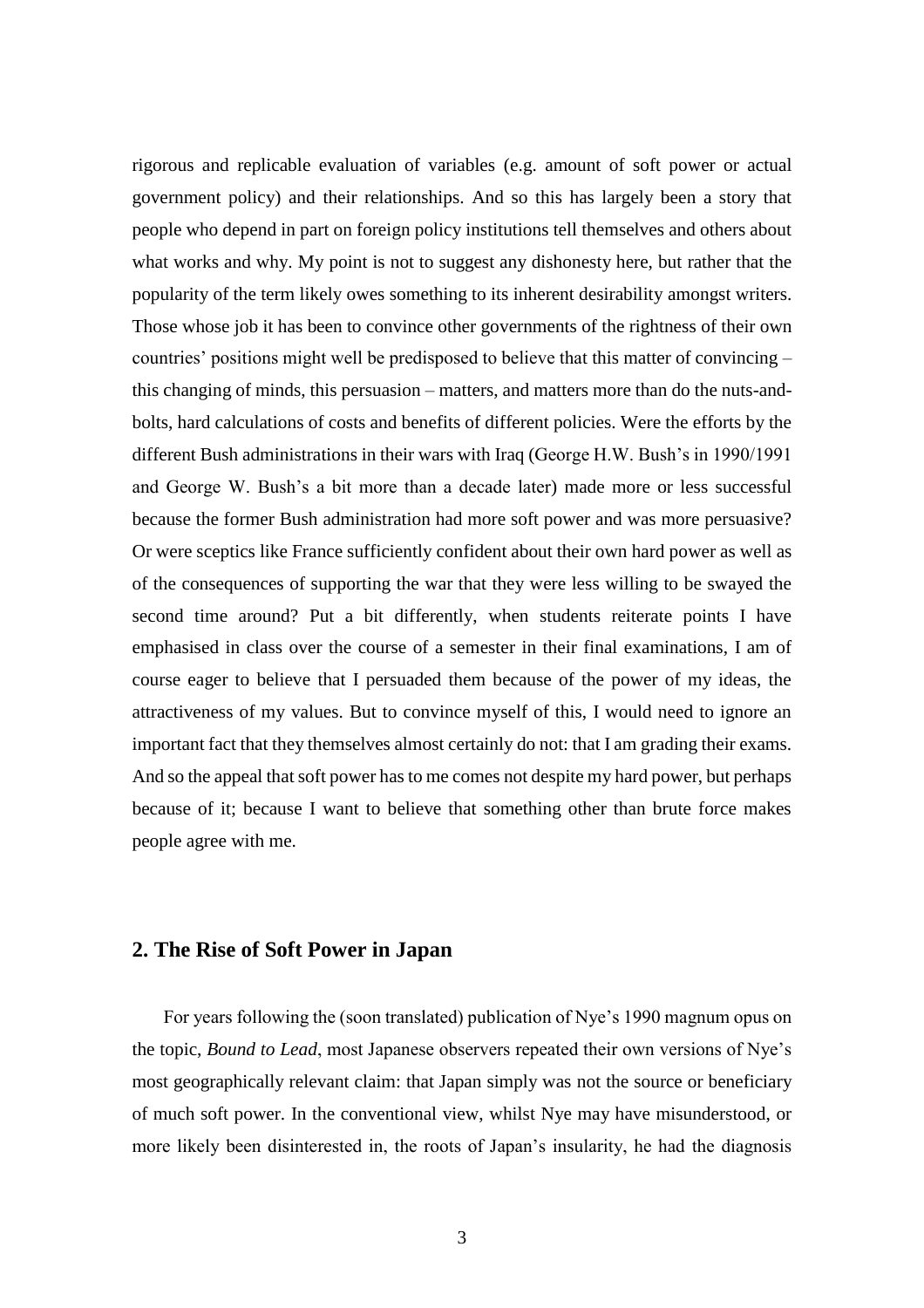more or less right: Japan's myriad attractions did not add up to a persuasive voice in global politics.

This began to change rapidly in 2001, following the publication (also in *Foreign Policy*) of journalist Douglas McGray's article 'Gross National Cool'. During the course of a several-month stint in Tokyo under the auspices of a Japan Foundation fellowship, McGray, a writer mostly for the highly popular technology magazine *Wired*, examined the creative scene in Japan, argued that Japan's strengths in anime, manga, and J-Pop, combined with robotics, high-tech, and postmodern design, were together likely to make it a new kind of cultural mecca; it had, in this view, become attractive, and McGray asked whether this would mean that Japan might develop critical soft power resources of its own. Over the next 18 months, interest within Japan combined with events outside of it to suggest that McGray was onto something. The term 'Gross National Cool'swept across Japanese officialdom and the mass media, with 'Cool Japan' emerging as a theme capable of spawning an NHK television program, a 2003 major symposium (at which McGray himself spoke, alongside notable figures like 'Iron Chef' Morimoto Masaharu , the venerable Shogakukan and Pokémon producer Kubo Masakazu, and legendary animator/designer Ikuhara Kunihiko of *Revolutionary Girl Utena* fame) at the Nikkei Hall (Nikkei Shimbun, 2003), and myriad government reports. The 2003 win by Miyazaki Hayao's *Spirited Away* of the Best Animated Film at the Academy Awards – the first Japanese film so honoured – seemed to put an exclamation point on Japan's emergence on the global cultural stage.

Of course, what this actually meant was anyone's guess. The distinguished cultural theorist Iwabuchi Kōichi had argued that Japan's popular cultural products were sometimes distinguished by their very absence of a distinctive national imprint; he referred to their *mukokuseki* quality (Iwabuchi 2002). In another piece published in an edited volume comparing the US and Japan as 'soft power superpowers', former Japanese ambassador to UNESCO Kondō Seiichi characterised Japan's appeal a bit differently:

Many people in the world now prefer contemporary expressions in art and culture instead of the missionary preaching of ideals. This is a situation apparently favorable to Japan, which is not good at projecting ideals…. The most important factor on the receiving side probably has to do with the psychology of contemporary human beings. Whilst enjoying the freedom and material prosperity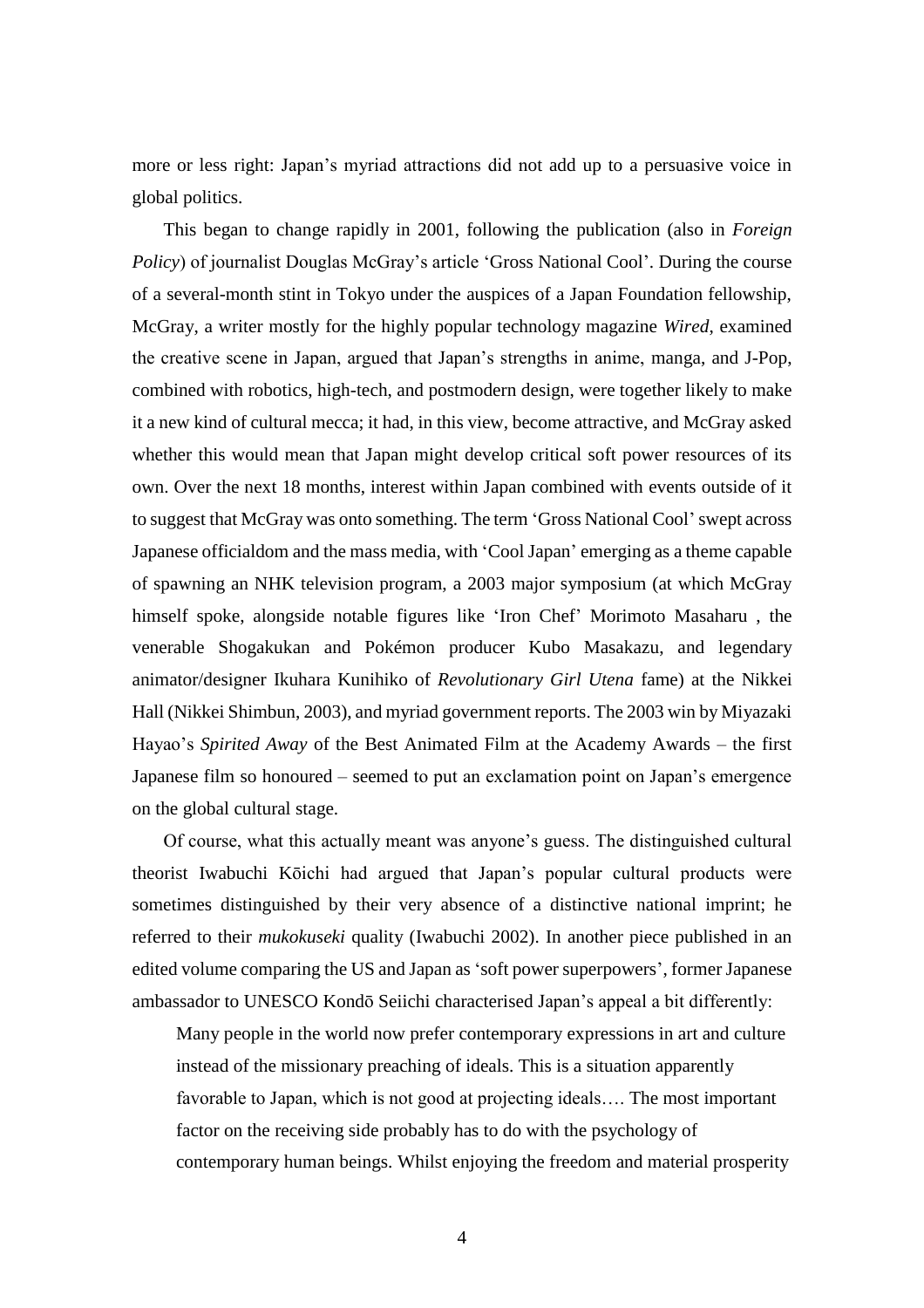that are the fruits of modern rationalism, people feel perplexed at the growing divide between rich and poor, cutthroat market competition, environmental destruction, and identity crises, as well as the social unrest and terrorism that have arisen partly because of their inability to resolve these issues. For those who have some doubts about modern life but cannot articulate them, the messages from Japanese anime emphasising human complexity and the importance of coexistence with nature may appear to offer some hints for problem-solving options superior to reliance on the simple dichotomy of rewarding good and punishing evil (Kondo, 2008: 199).

Whilst none of these claims is really alien to broad contemporary claims about Japanese culture and society, their specificity is striking. If anything, this seems less about Japan than about the US, particularly in the George W. Bush/War on Terror era – the photographic negative implied by Kondō here: the 'missionary preaching of ideals', 'modern rationalism', 'cutthroat market competition', 'environmental destruction', 'social unrest and terrorism', and 'the simple dichotomy of rewarding good and punishing evil'.

My point is not that Kondō is wrong; how could I know? Even surveys and polls about the reception of anime and other Japanese popular culture overseas tend to be imprecise and varied in their outcomes. My point rather is that a great deal of projection goes on in discussions of soft power, like when observers like Nye purport to speak authoritatively both about the character of US values (freedom, tolerance, democracy) and about their overseas appeal, despite cultural products and actual policies that emphasise violence and punishment of those who wrong the US. In the 1980s and early 1990s, the *Rambo* films – in which a sweaty, heavily-armed sociopath gunned down hundreds of Vietnamese and Russians – were more popular internationally than contemporary liberal-message films like *The Color Purple* or *Good Will Hunting*, and there is little reason to believe that the latter had more of a hold on global judgements of the US's values than the former. They certainly seem not to have swayed Kondō himself, a sophisticated thinker on these matters. Similarly, Kondō's expression of what Japanese values are communicated through its anime seem to take a particular vision of anime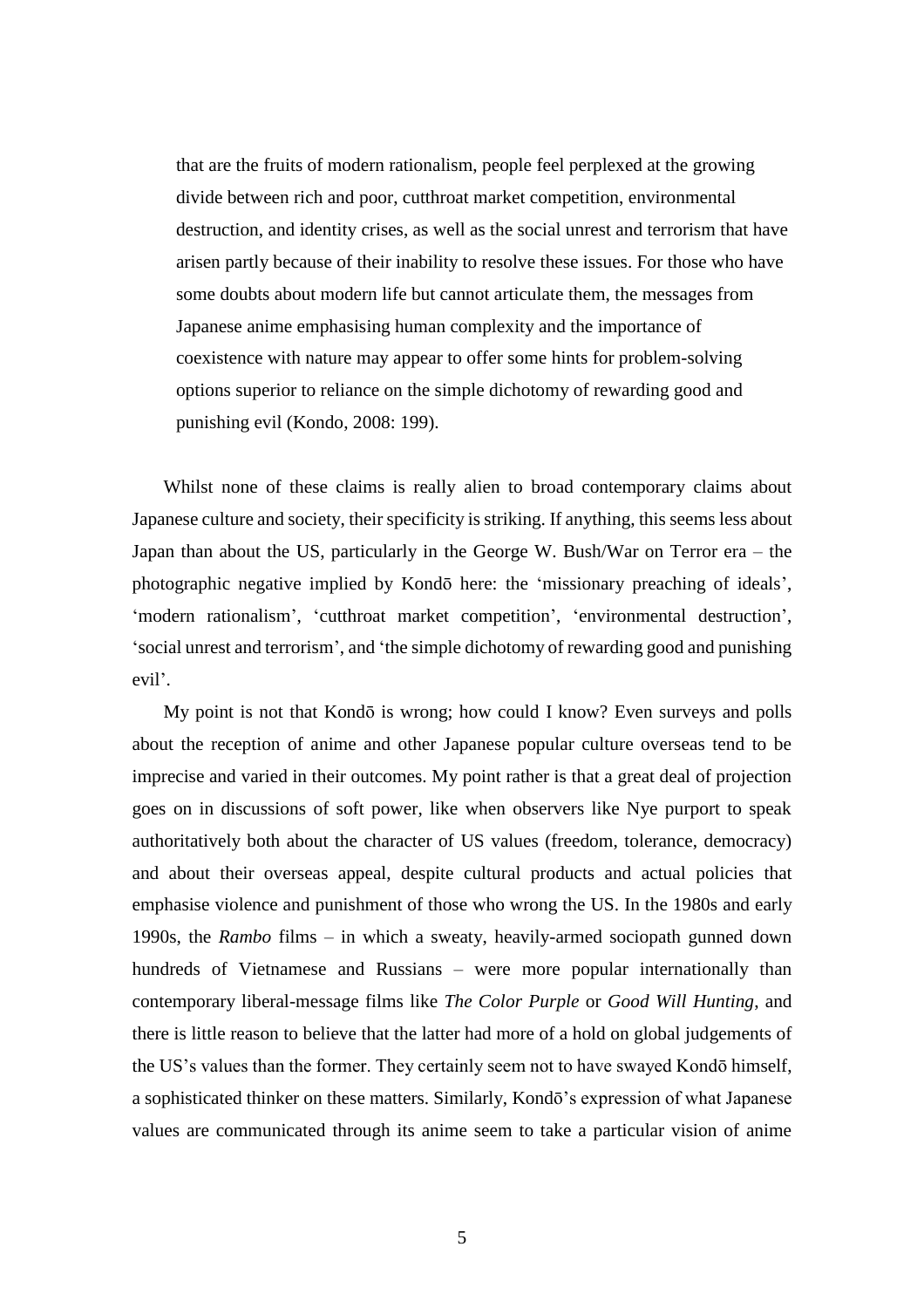(presumably Ghibli films) and then to presume how they are understood by their overseas fans, and what the 'Japan' that emerges from them is.

Instead, the discussion of a country's representation overseas – its 'soft power', its 'national branding' that emerges from its 'cultural diplomacy' – should be approached as if the dominant forces shaping it are those emanating from inside, not outside, of the country. And if anything, they should be regarded as a government talking about the outside world to its own citizens, or perhaps even to itself. This perspective, whilst foreign to much of the writing on soft power in opinion magazines and in major newspapers, is increasingly the consensus in critical international relations theory (see, e.g. Bially-Mattern, 2005; Hayden, 2012). Rather than debating whether soft power really exists or whether it matters, scholars are instead asking what it means that a concept that is so difficult to operationalise and with so little evidence for its actual importance, has turned out to generate so much discussion globally, and certainly in Japan.

To be sure, two attractive elements of 'soft power' are its instinctive viability as well as its exploitability. We have all sorts of markers about how people in one country or another feel about other nations. Public opinion polls routinely include questions about how people view other nations, and one can track the rise and fall of the US, China, the United Kingdom, Japan, France, Saudi Arabia, Russia, and other nations in terms of global popularity. Numbers of students enrolled in language classes – of Chinese, Japanese, Spanish, French, English, etc. – might give a sense of which nations are on the rise and which are on the decline in terms of their attractiveness as targets of costly and time-consuming learning. Korean protests against Japan, Pakistani protests against the US, Philippine protests against China: surely these tell us something about how the people of Country X feel about Country Y. And kids around Asia love K-Pop, or Japanese anime, or American hip-hop. Surely that affects how they view the Republic of Korea (hereafter, Korea), Japan, or the US.

Maybe these patterns do matter, but it is not entirely easy to explain why. Almost certainly some of the Chinese demonstrating against Japan in the wake of diplomatic rows over disputed territories have watched and enjoyed anime, even admiring the Japanese creators of them. Surely many Americans enrolled in Chinese-language classes, including at 'Confucius Institutes' in the US, are critical of China's trade policies or human rights violations. And surely many participants in anti–military base protests in Japan have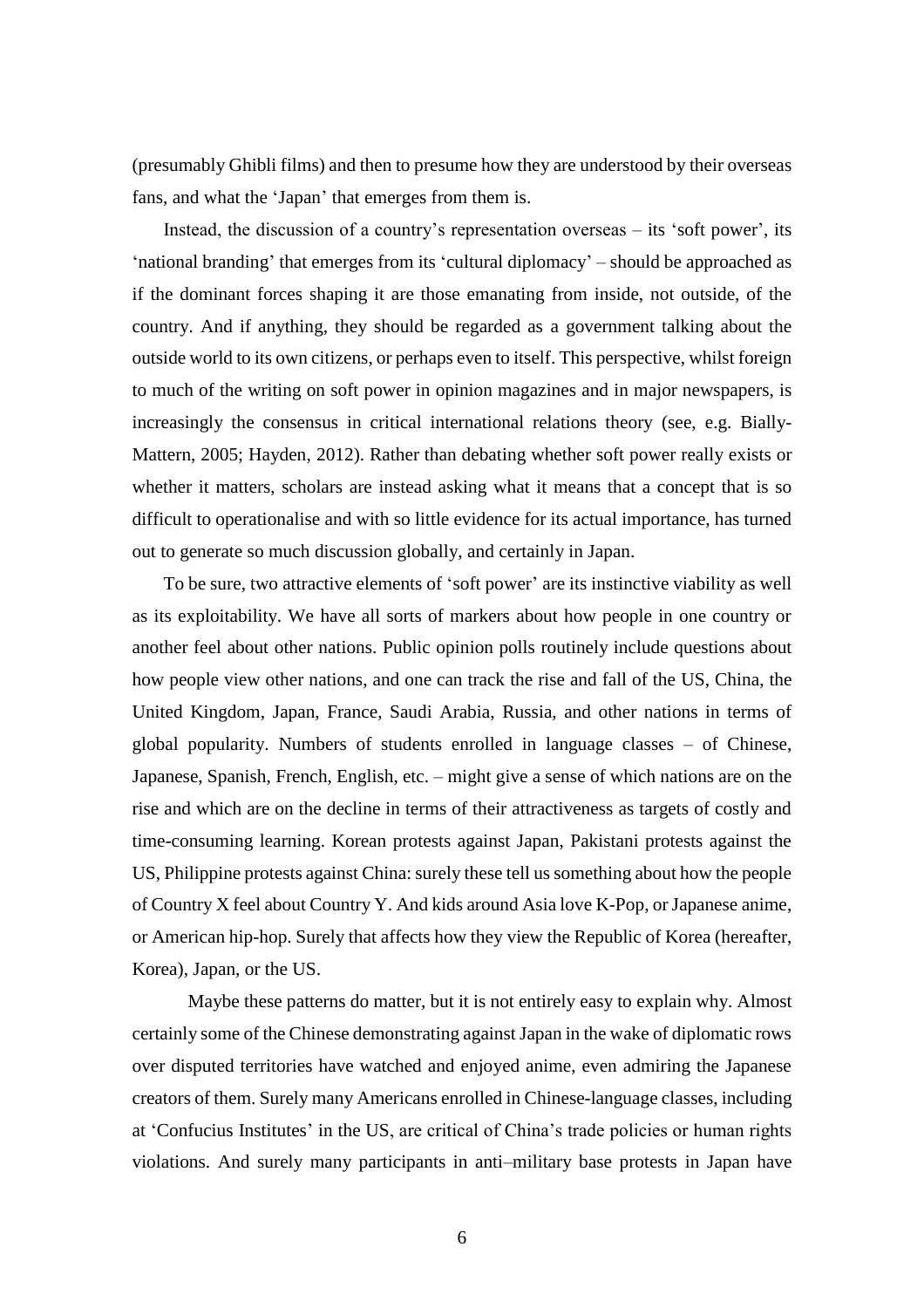enjoyed Hollywood films and may even be vocal fans of their directors and stars. Indeed, whilst it is relatively easy to imagine a scenario in which a government is swayed by vocal disapproval by its citizens of another country's policies, it is far harder to imagine one in which government policy is shaped substantially by the attractiveness of another country, and in the absence of other material inducements. And yet the myriad ways in which people's 'feelings' about other countries are reflected in popular media and debate, as well as the centrality of diplomats in trying to create this positive buzz, together feed a sense that these feelings matter politically, and that soft power must both exist and must be relevant.

Perhaps even more important is the even unconscious exploitability of soft power as a topic. This was immediately apparent in Japan during the post-McGray 'Gross National Cool' phase. For security-minded conservatives, soft power was useful insofar as it implied that Japan – through the global popularity of anime and Japan's new coolness – would underscore the country's re-emergence as a globally trusted state that could now consider reappearing as a normal military power, with the ability to make regional and global contributions to security. That is, soft power would allow Japan to shed its image as a pariah forced into a pacifist constitution as penance for its wartime behaviour and instead re-emerge as a trusted international player, able to exercise normal military force in a widely accepted manner. On the other hand, for those on the Left, soft power has been the necessary and obvious counterpoint to hard military power: that a trusted Japan was one that would engage the world through its *Doraemon* and its Ghibli films, not through military engagement that would only diminish Japan's global influence (e.g. Nagatsuma, 2015). Everyone was able to agree that soft power was good, but what exactly it was good for would remain a matter of debate.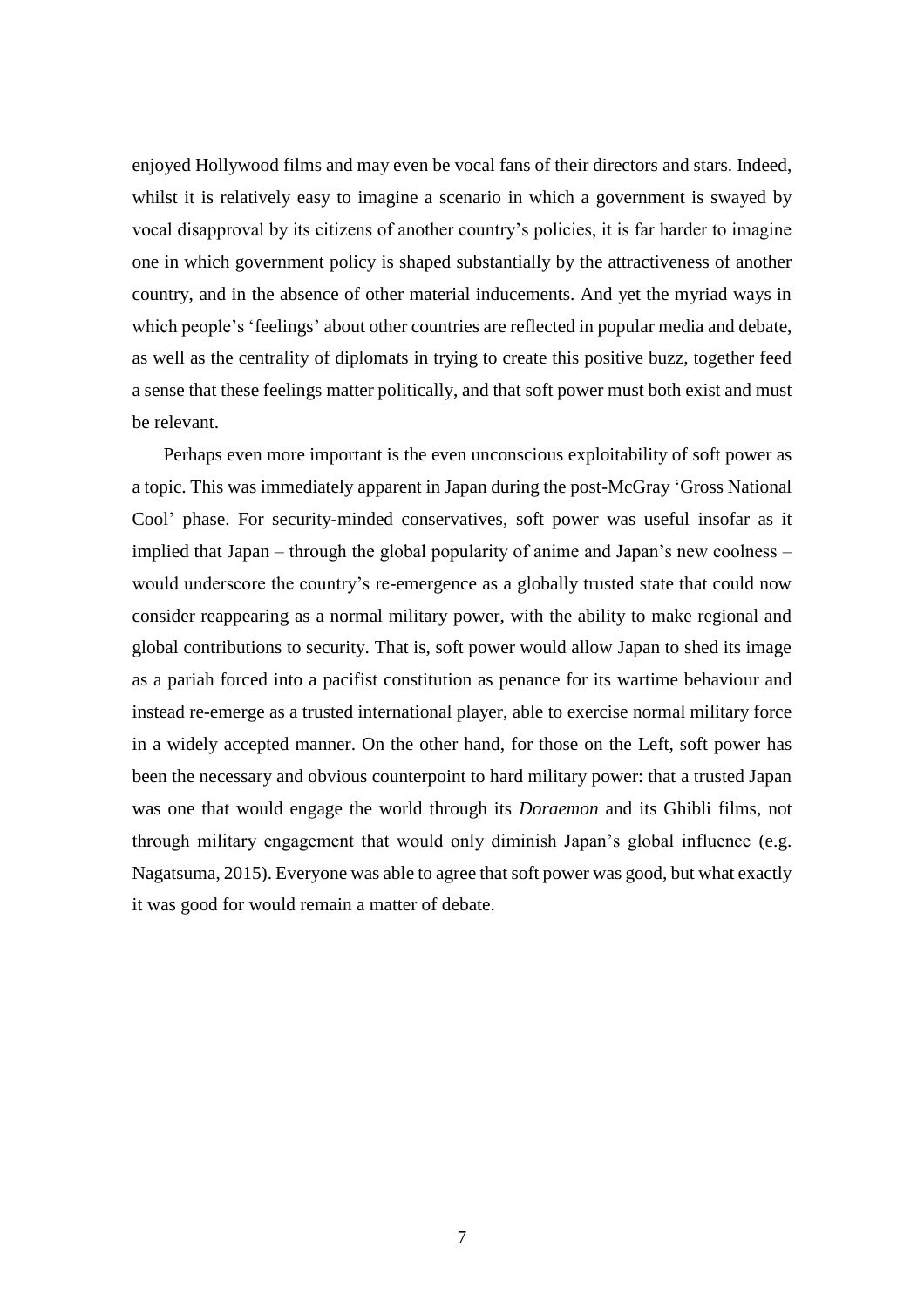## **3. The Olympics as Representation**

Although they have likely met their match in television ratings with the global popularity of the FIFA World Cup, the Olympic Games remain arguably the most visible representation of global sports, particularly given the range of events (curling, biathlon, figure skating, etc. in winter; track and field, judo, basketball, fencing, etc. in summer) as well as the number of countries represented. And unlike football, most of whose leading competitors can be seen regularly outside of the Olympics as members of clubs in Europe, Asia, and the Americas, for many Olympic athletes, the once-each-4-years Games are their only opportunity to reach broad audiences. Amateurism is no longer the rule of the Olympics, but it remains the norm in many events that, unlike basketball or sprinting, are insufficiently monetised to allow most participants to make a stable living just from training and competition. Even in an era in which sports fans are jaded by the myriad doping scandals associated with transnational competition, let alone the nearly biblical levels of corruption rumoured (and sometimes proven) to be central to international organisations like the International Olympic Committee (IOC) or to FIFA, the Olympics maintain a romantic image. TV networks will still cover the global route of the torch as runners carry it from one venue to another and in which silver medalists from earlier eras might briefly return to prominence as commentators in arcane events too specialised for regular sports bureaus to cover with any confidence. For an event ostensibly designed to bring countries together through the purity of competition on the field (or court, or pitch, or track, or mountain, or ice, or in the pool), many spectators' fondest memories will be tinged with distinctly national pride. We beat the Americans; our guy outran that Jamaican sprinter; our boys blew out the Russian hockey team.

That focus on the national in the midst of the global is, barring something particularly intense in the midst of a competition (say, a Japan–Korea final in martial arts) or a controversy (e.g. low scores assigned by rival judges in skating), likely to be most evident, and certainly most planned, in the Games's opening ceremony. To win the right to host the Games, a government needs to be committed to the project: planning for massive numbers of visitors, ensuring the safety and convenience of athletes and spectators alike, and committing to the speedy construction of expensive facilities capable of hosting the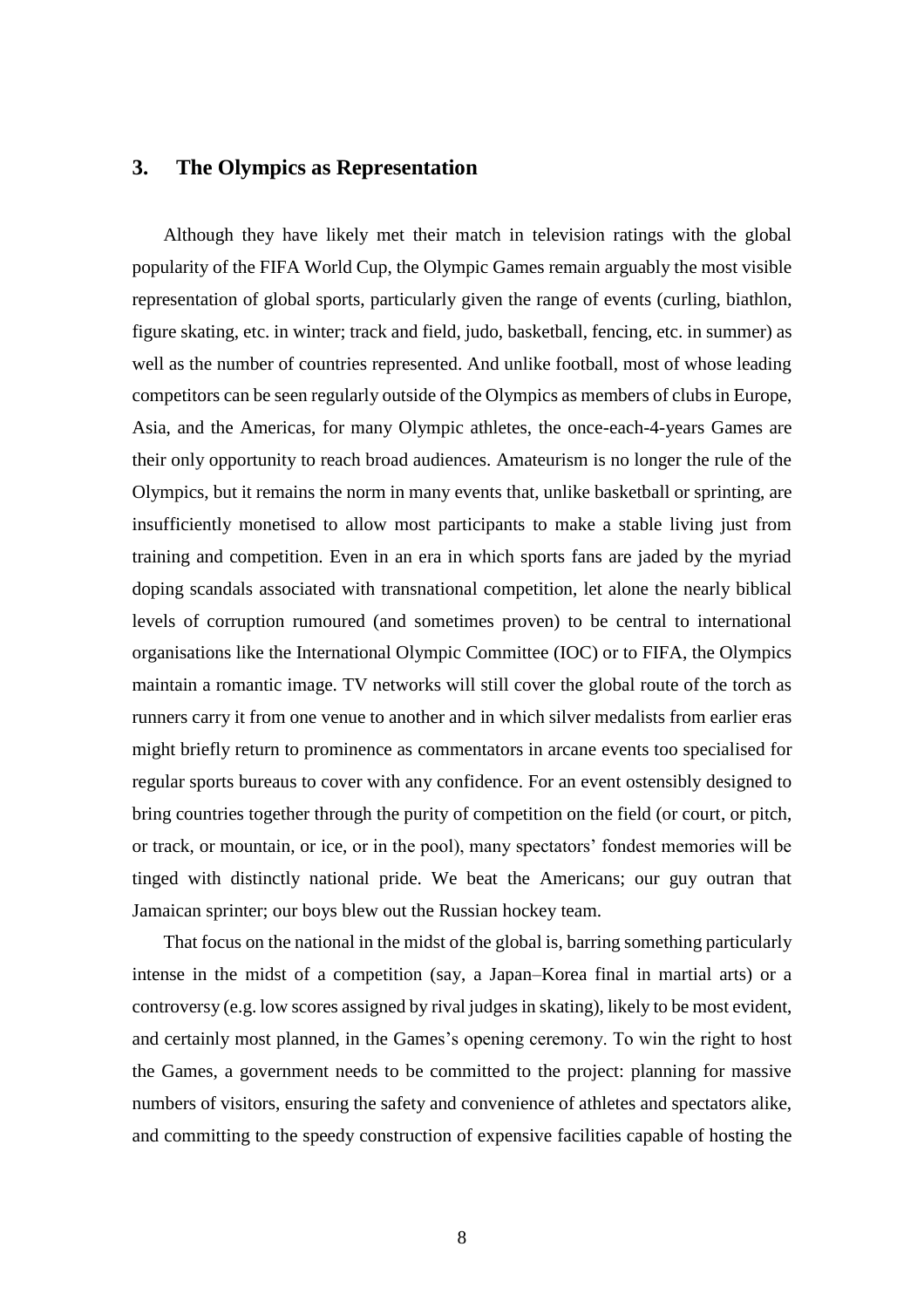events. Given the complex costs and economic benefits of the Games – certain elements of the local tourist sector certainly benefit in the short term, although longer-term consequences are far more complex – prestige and status remain amongst the most desirable factors in absorbing the myriad infrastructural and institutional headaches associated with hosting, in one metropolitan or resort area, the world's largest sporting event over the course of 2 weeks. And if status matters, it is really the opening ceremony, which typically attracts a massive global audience and allows the host committee to present some version of their country to the world, that best exemplifies this.

And so it is little surprise that in recent years scholars working in fields as diverse as cultural studies and political science have considered what Olympic opening ceremonies do and how they function. Whilst it is far from a uniform view in the field, one conventional argument has it that the opening ceremony is an element of a country's public diplomacy: its effort to present itself in an appealing way globally that may help to enhance its soft power, or its ability to achieve national goals through persuasion rather than coercion.

The opening ceremony itself is not entirely open to invention and interpretation, as the modern Olympic Games include a number of fixed elements. The delegation of each country, with one athlete as flag bearer, has been a standard element since the early 20th century. The Olympic flame is lit, usually by a legendary athlete of the host nation. The vagaries of fire, however, have led to some evolution, particularly with the traditional release of peace-symbolising doves following the flame's ignition; the flame of the 1988 Seoul Olympics famously burned a number of doves alive, leading to subsequent games alternating the timing of their release or using symbolic doves to spare the real birds the scorching fate of their unlucky forebears.

And there are the words. Speeches are delivered by the head of the local organising committee and by the president of the International Olympic Committee, before the games are opened by the head of state. Whilst the opening lines are basically scripted – for 2020, they would ostensibly be 'I declare open the Games of Tokyo, celebrating the Thirty-Second Olympiad of the modern era' – leaders have occasionally improvised to fit some kind of additional, usually national, agenda. Five months after the 9/11 terrorist attacks on the US, for example, President George W. Bush evoked them by opening his statement 'On behalf of a proud, determined, and grateful nation...' before continuing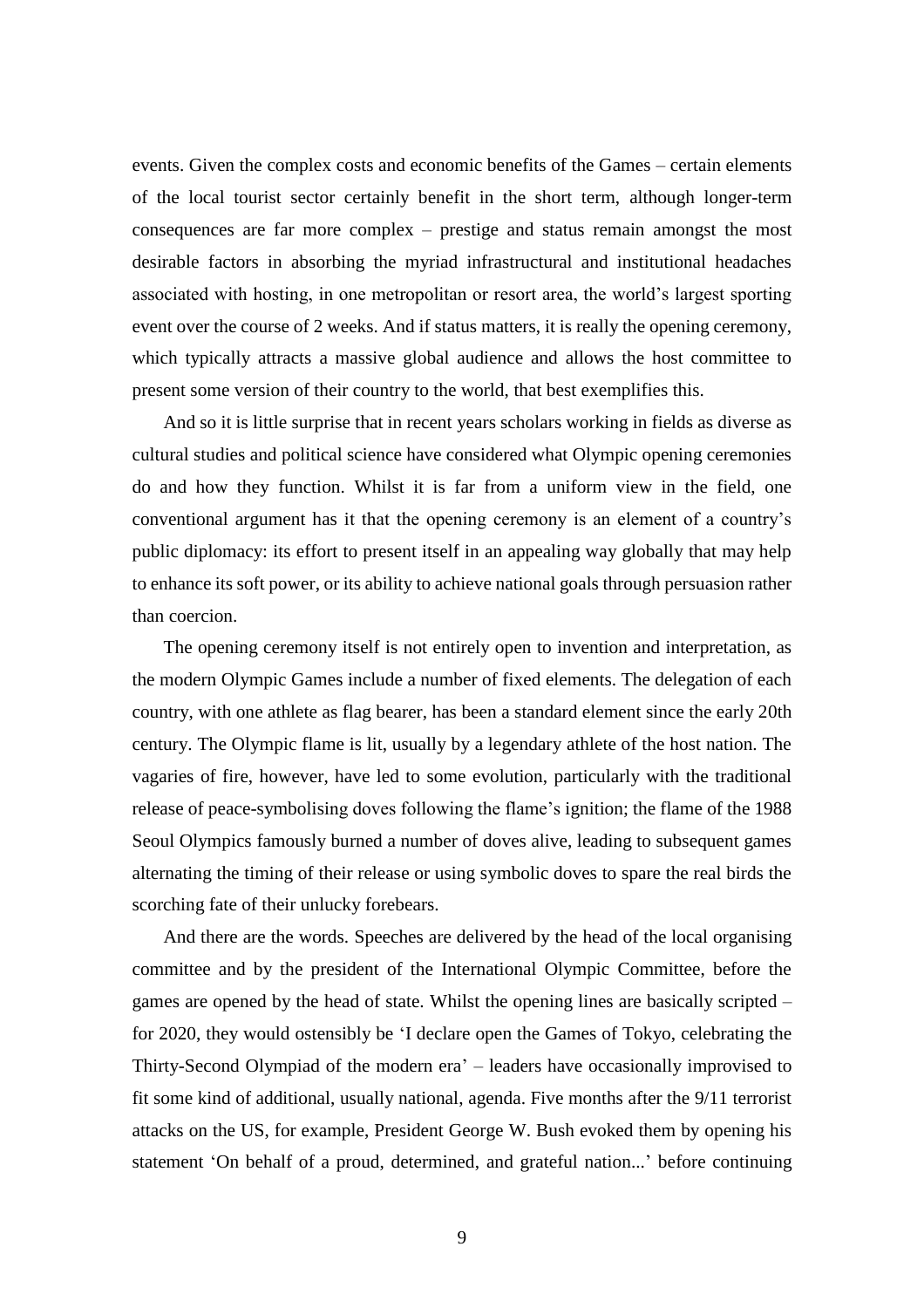with the globally recognised script. It might have been odd, of course, had Bush not referred to the event early into the US-led 'War on Terror' precipitated by the attacks, but the statement was notable both for injecting a specific political statement into the Olympics whilst concealing it in part by invoking that ostensibly national emotions (pride, determination, gratitude) that flowed around it. Still, the fact that this anodyne if not innocent expression was notable in the first place gives some sense of just how scripted many elements of the opening ceremonies are.

But not so for the 'artistic section' of the ceremony, in which creative directors can put their own stamp on the moment. Whilst early 20th-century ceremonies were largely that – ritualised moments for a quadrennial event held in different countries – their spectacular possibilities were perhaps best anticipated by Nazi Germany, which not only initiated the current ritual of the torch relay (International Olympic Committee, n.d.) but amplified the potential for combining aesthetics with intense political messages (Rossol, 2010). Whilst serving in part as a cautionary tale about the potential relationships between spectacle and fascism, however, the 1936 Berlin games in part became a mark of things to come by connecting propagandistic national promotion with the spectacle of international athletic competition (Large, 2007). Indeed, the meticulous planning for the cancelled 1940 games in Tokyo reflects an imperial Japanese government avidly seeking both to emphasise the country's spiritual uniqueness and leadership of Asia. When Japan finally hosted its first Games in 1964, the organisers deliberately emphasised Japan's globalism and its unique perspective on war and peace, choosing as its final torchbearer Sakai Yoshinori, who had famously been born on 6 August 1945: the date of the bombing of Hiroshima, opening the world's atomic age (Collins, 2007).

And so the ostensibly non-political Olympics have often followed a political subtext, which might, although need not be, understood as aiming to promote soft power. In one interesting contribution, Chris Arning adopts a semiotic analysis of the opening ceremonies of recent opening ceremonies – going back as far as the 1984 Los Angeles games and up through the 2012 London games approach to interrogate six fields through – to suggest six frames through which they try to build national soft power: 'mass orchestration, technological prowess, symbolic ingenuity, aesthetic enchantment, whimsy and humour, and musical grandeur' (Arning, 2013: 526). More a hermeneutic framework than a straightforward statement on the ceremonies, Arning's piece explicitly,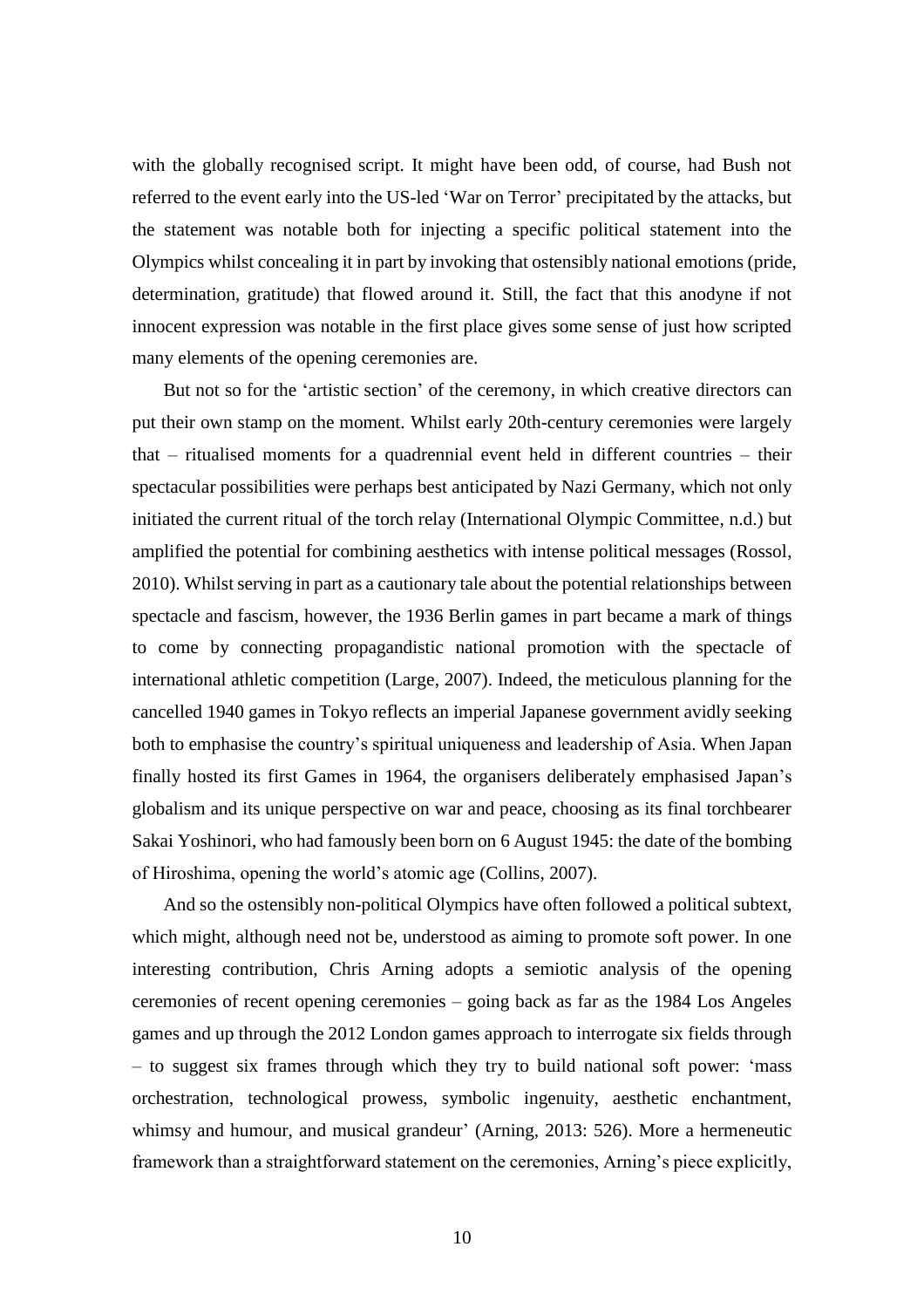if a bit uncritically, calls attention to the ways in which the ceremonies might be designed to enhance soft power, a property the paper takes more or less for granted.

Arning's approach bears some resemblance to that by Chwen Chwen Chen, Cinzia Colapinto, and Qing Lu (2012) regarding the 2008 opening ceremony in Beijing. Arguably the most spectacular ceremony ever created, film director Zhang Yimou's efforts involved a staggering number of participants, nearly biblical levels of synchronised choreography, technological grandeur, and visually arresting artistic flourishes. Chen, Colapinto, and Lu note that these together fit well with government efforts to build international soft power by mobilising images of China's traditional Confucian values, innovation, and harmony, both at the level of domestic unity of myriad ethnic groups and the global level of peaceful cooperation. Here, too, the focus is on visual analysis rather than on the idea or logic of soft power itself.

But one need not extend the analysis of opening ceremonies to the point at which they seem to generate soft power by successfully communicating some kind of internally planned message. M.R.G. Pope's 2014 paper on the London Games addresses a 'cosmopolitan' logic of public diplomacy, one purportedly guided not only by a locally determined message to be transmitted to the world, but one crafted instead through more widely circulating discourses of openness and tolerance in which there are multiple actors, including transnational ones, not only national ones. For example, Pope notes that the organisers of London, whilst enthusiastic about a positive image of London generated by the Games, collaborated with IOC officials on an open, tolerant message that in many ways fit well with the artistic design of director Danny Boyle, to whom we return below. The IOC famously banned from the Games a Greek athlete who had posted racist screeds on social media, and the London Committee eagerly advertised the fact that Saudi Arabia's decision to field female athletes meant that London would be the first games in which all national teams would be represented by both men and women (Pope, 2014).

One comparative study of these legendary opening ceremonies, both helmed by globally renowned film directors, examines them less for their visual flourishes or their presumptive consequences for global stature than for the stories each ceremony seemed to tell about the host country. Lee and Yoon (2017) argued, using the terminology the cultural theorist Stuart Hall, that 'narratives of nation' ought to be at the centre of the analysis because the implicit and sometimes explicit stories are constructed with and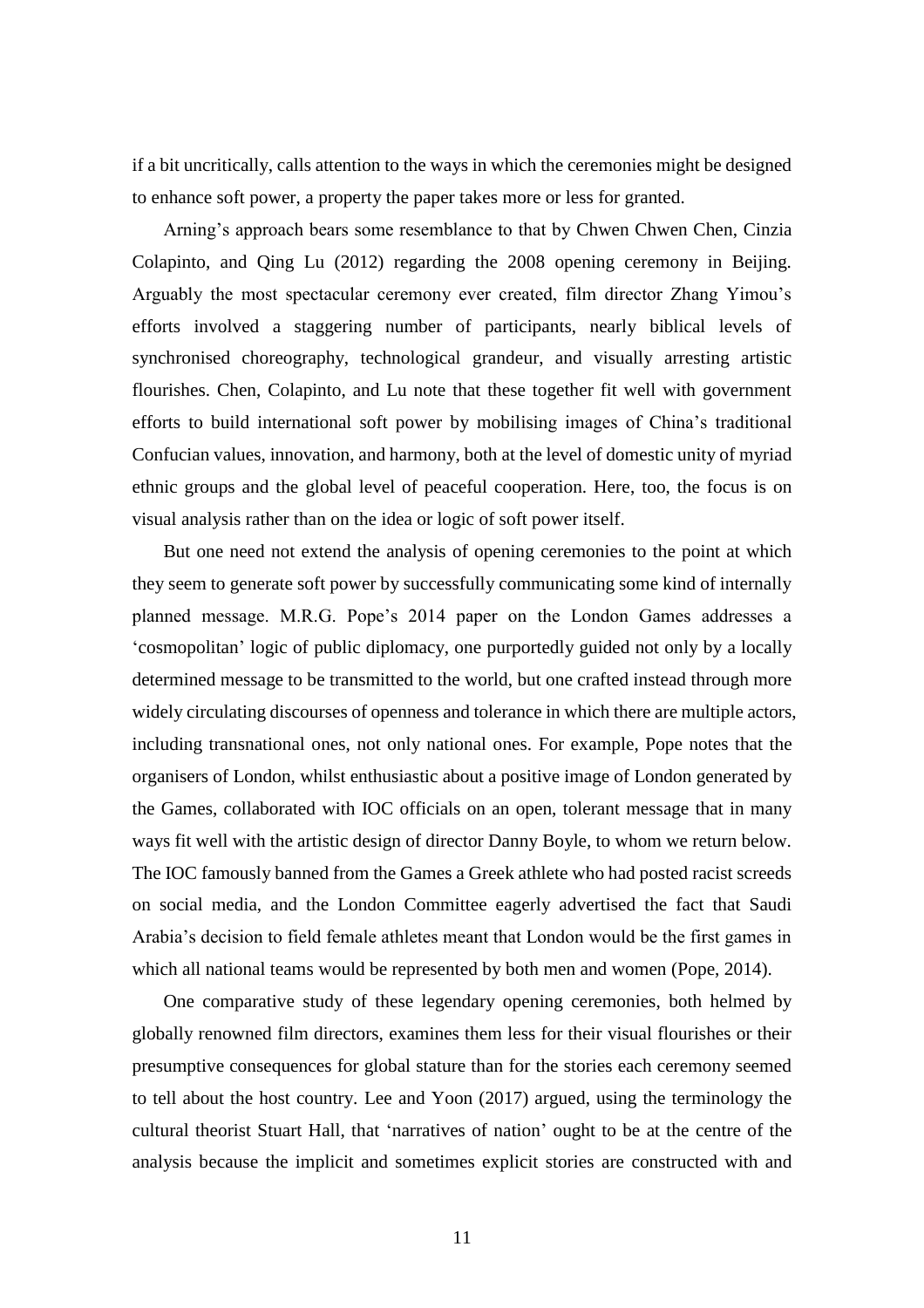mobilised within explicitly national frames, emphasising shared experiences of sacrifice and triumph. Their analysis at times comes close to a critical review, as the authors clearly seem to have appreciated the dry humour and explicit openness of the London Olympic opening ceremony as opposed to the virtually humourless opening ceremony, although visually and sonically dramatic, in China, with the former representing multicultural pluralism and the latter a nearly chauvinistic ethnonationalism. In their comparative analysis of artistic styles and national identity in the Beijing and London ceremonies, Park and Tae (2016) also drew from Hall's critical approach to nations, shrewdly noting modern and postmodern aesthetics in Zhang's and Boyle's productions. They then somewhat surprisingly naturalise the idea of 'traditional' culture in analysing each ceremony, ending with a question for the 2018 Pyeonchang Winter Games: 'how to demarcate many things native to the current Korean society under a custom global interchange and transnational experience as well as how to associate the historical context of Korea with the interests of the global community' (Park and Tae, 2016: 190).

The reviews of 'Isles of Wonder', as the Boyle-directed London ceremony was titled, were largely positive about its tone and humour, but it inspired a number of jabs, mostly because of the somewhat cloistered way in which British history was described. To be sure, Boyle's team carefully crafted an image of a multicultural London, with a racially mixed cast and musical/dance teams representing a city of vibrant diversity. And the celebration of successful forms of state intervention in the economy, notably with dancers jumping giddily on top of large moving hospital beds symbolising the National Health Service, seemed in part designed to respond to the many pro-austerity pressures facing and sometimes extolled by the British government (Biressi and Nunn, 2013). But the story was also one located entirely within the borders of the contemporary United Kingdom, accepting those of different races without in any way considering how they might have ended up there in the first place (Woods, 2012). That is, this was a story of Britain that somehow neglected the British Empire, which could in many ways be seen as the central, defining fact of modern British history.

Leaving aside the question of whether Boyle should have engaged this, or whether he was in any way obligated to do so, it was potentially notable for observers in former colonies. In an analysis of international responses, Oettler (2015) cautioned against assuming that those in colonies would take an anti-imperialist line in their critiques,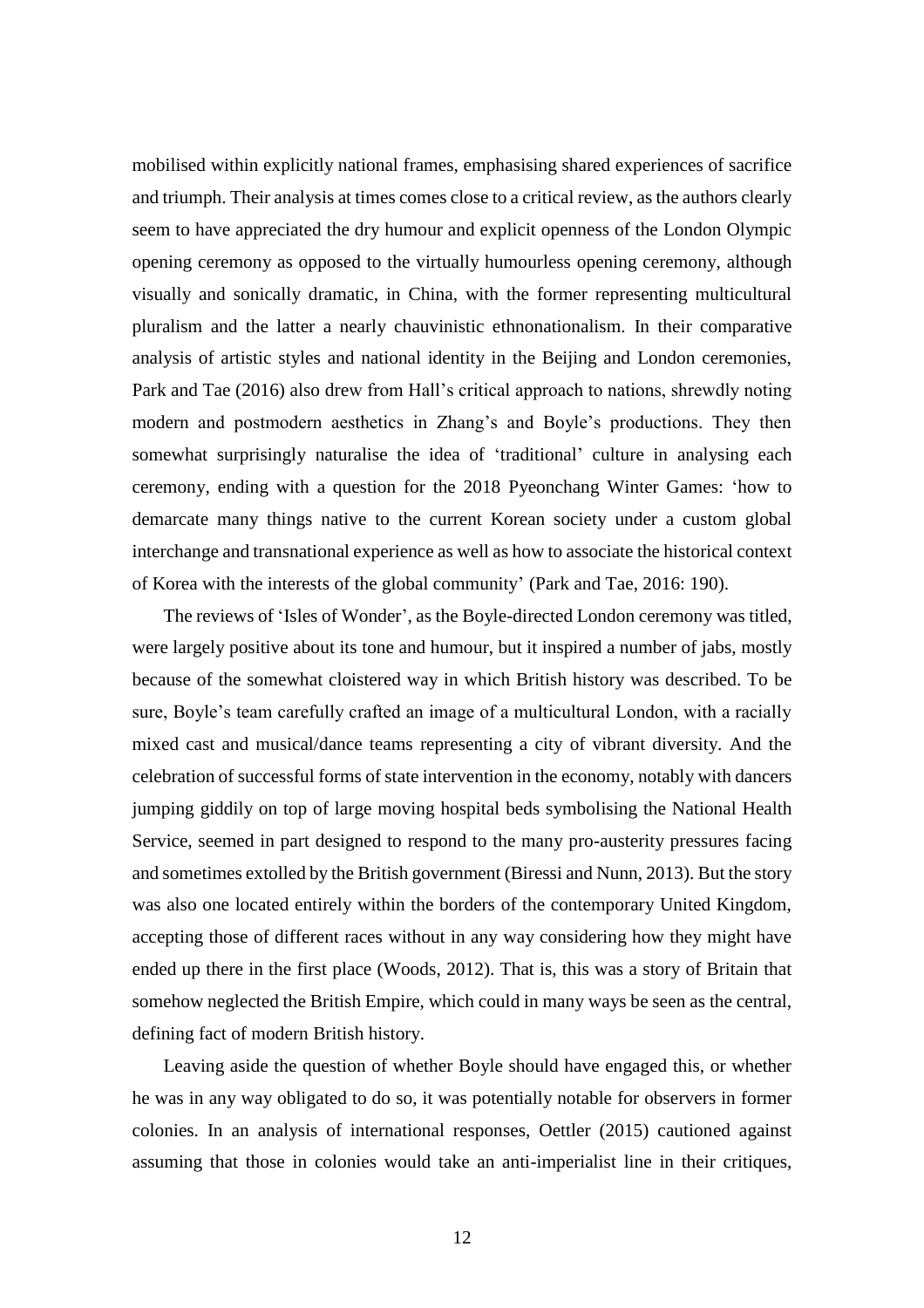noting that newspapers in former British colonies in the Caribbean, Africa, and South Asia were largely positive in their appraisals of Boyle's opening ceremony. In some cases, such as in a South African newspaper, writers critiqued Boyle's obfuscation of the Empire, whilst more seemed consumed with the feeling that 'Isles of Wonder' provided an entertaining lens for viewing a country in unmistakable decline. Had the same ceremony been deployed post-Brexit or in the wake of a fractious debate with a former colonial state like India or Uganda, one might have witnessed a different global framing of its meaning and place.

And so the question of 'soft power' is but one way to consider the meaning and role of the opening ceremonies of the Olympics. But to the extent that it is an issue that will be on the minds of local officials, it would seem to be worth attending to the way in which a national story is told. And a story that is largely taken for granted within a country  $-a$ national narrative – may be at least questionable or open to critical engagement from overseas. Boyle's cheeky, irreverent opening ceremony in London offered a different kind of story than did Zhang's monumental, sweeping spectacle in Beijing. Both, however, attended to forms of contemporary nationalism that at least left them vulnerable to charges that their stories were partial and were more inward-looking than externally engaged.

### **4. Narrative and the 2020 Olympics**

The term 'narrative' is overused in political discourse and punditry, although a number of critical international relations scholars (e.g. Subotić, 2016) have been deploying it in a more sophisticated manner. Television analysts frequently describe a political figure's narrative, by which they typically mean something like 'the image they want the public to believe'. When someone tries to 'shape the narrative', she is consciously crafting a version of events that is beneficial to her interests, and someone challenges the narrative when she disagrees with it. In this sense, a narrative might be a simple statement: I did not collude with the Russian government to win the election, or I am being responsive to Okinawan concerns about the relocation of the Futenma military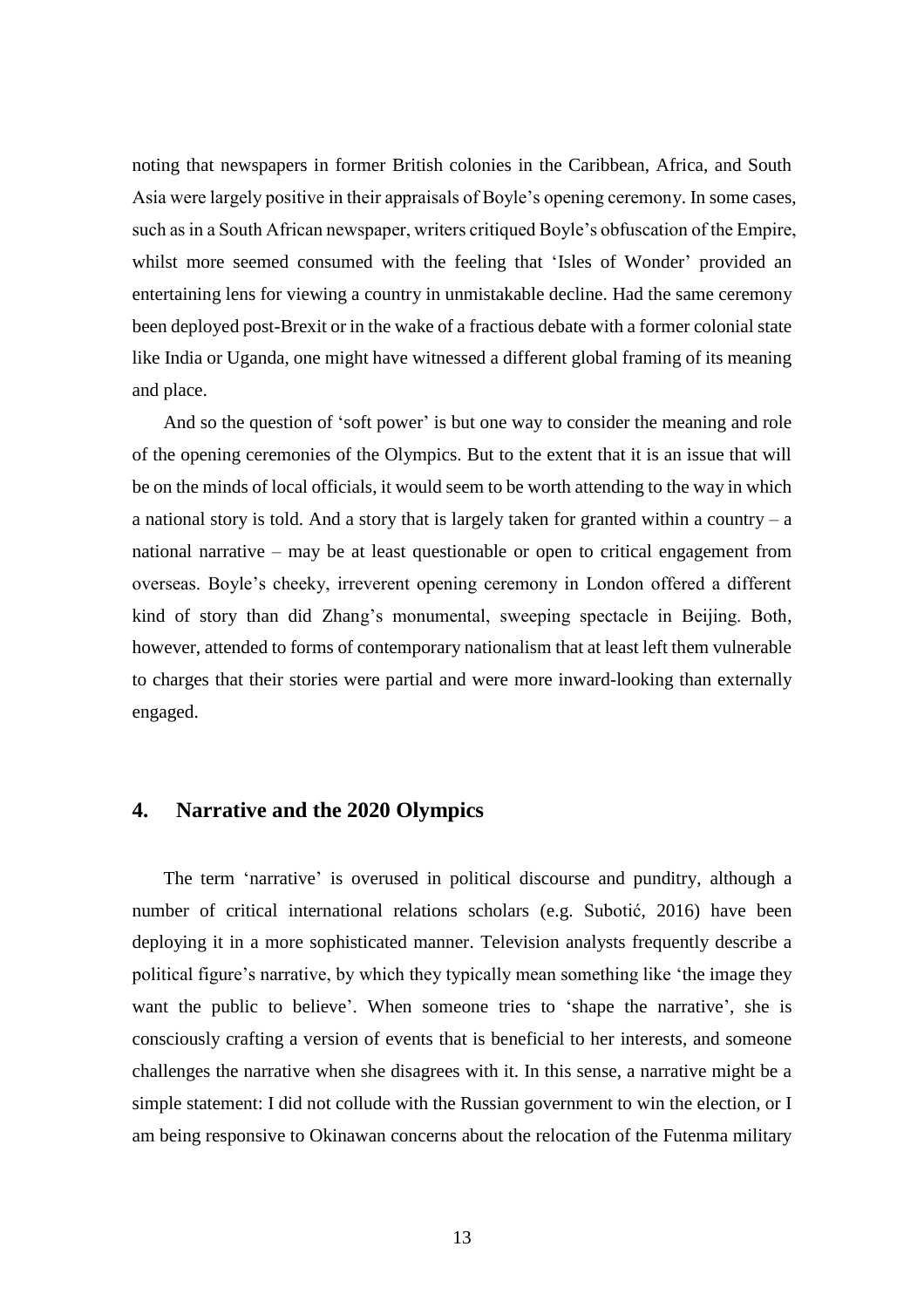base. But this is not how one would understand narrative in a conventional sense, such as in narrative fiction or a narrative film. Who wants to see a film in which someone does things other than colluding with a rival foreign power and then says so upon winning the election? Who wants to read a book in which a prime minister listens to one concern after another from local citizens, finally reporting that yes, indeed, he has listened and will continue to do so?

Indeed, narrative functions in film and literature because of the ways in which it evokes desires, one of the crucial points made by the distinguished literary theorist Peter Brooks (1984) and echoed by the sociologist Francesca Polletta (2006). As he noted, stories have predictable beats and ups and downs, the way the reader's voice sounds when it says 'once upon a time' differs from the intonation of 'happily ever after'. There are flows that place prior events in front of current ones, and the audience desires an expected resolution: the hostages are rescued, the feuding couple rediscovers their love for one another, the detective catches the killer. And there is an implied continuation, perhaps happily ever after, perhaps the unsettling extension of contemporary corruption (see Leheny, 2018).

This continuation seems to weigh heavily on Nomura Mansai, the renowned *kyogen* actor and chief executive creative director of the 2020 Tokyo Olympic and Paralympic Games, as well Takashi Yamazaki, the popular film director who will serve as the executive creative director of the opening ceremony of the Olympics. In a July 2018 press conference, Nomura and Takashi explained the overriding concept of the opening ceremony as 'Requiem and Rebirth' (*chinkon to saisei*). Noting that the themes are central to *kyogen* plays, Mansai explained he wanted to incorporate new technology into older performance forms to present the 'quality of the Japanese spirit' in the service of the 'reconstruction Olympics' (*fukkō gorin*), invoking that idea that these Games would be partly designed to showcase and support Japan's reconstruction following the 2011 tsunami and nuclear disaster. Yamazaki then emphasised that the concept itself seemed like one that would allow him to dig deeply in a number of ways, and that he hoped that he could make it entertaining (*Eiga Nathalie,* 2018).

This would be directly in Yamazaki's wheelhouse. Arguably Japan's most domestically successful live-action film director in the last 20 years, Yamazaki – who first became famous for his work in crafting digital effects – has marked himself a popular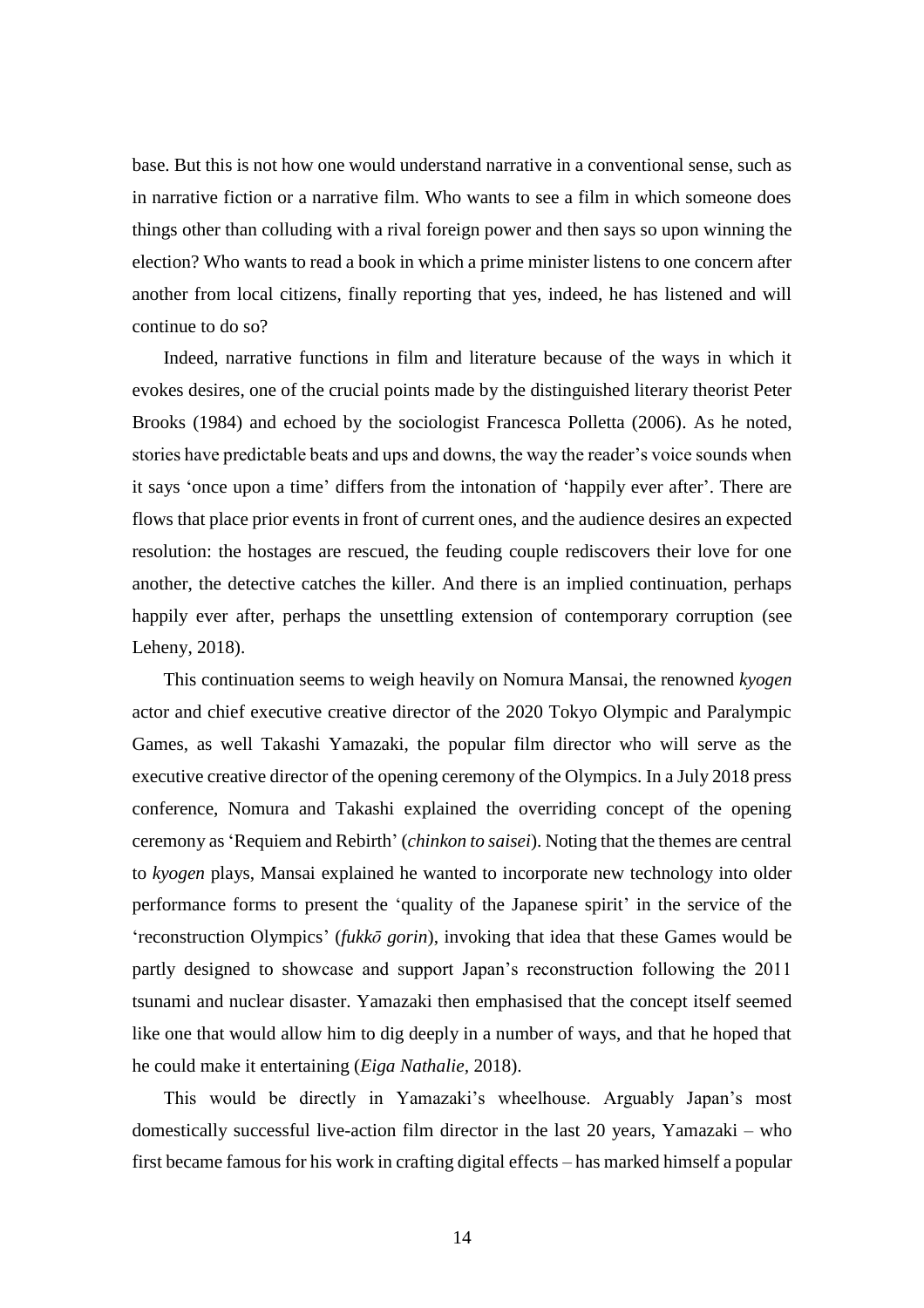entertainer of the first order. With films that cut across animated family comedy (*Stand By Me Doraemon*), sentimental historical comedy-dramas (the *Always – Sanchome no Yūhi [Always – Sunset on Third Street]* series), war cinema featuring spectacular aerial battles (*Eien no Zero [The Eternal Zero]*), historical biopics (*Kaizoku to Yobareta Otoko [A Man Called Pirate]*), sci-fi horror (*Kiseiju [Parasyte]*), and sci-fi action (*Space Battleship Yamato*), amongst others, Yamazaki has made a number of major box office hits that have also garnered him two awards for Best Picture: the first *Always* film (for which he also received screenwriting and directing honours) as well as *Eien no Zero*.

He is, however, far less well-known internationally than recent Olympic directors like Boyle and Zhang. This might of course be blamed on the limited reach of Japan's live action films in theatres overseas; indeed, recent waves of Japanese directors with international reputations have largely included foreign art-house favourites like Cannes laureates Kawase Naomi and Koreeda Hirokazu, neither of whom relies on the kinds of spectacular visual flourishes or encouraging narrative structures likely to earn them the recognition of a local Olympic organising committee. One alternative might have been Miike Takashi, director of hyper-violent, low-budget oddities like *Ichi the Killer*, *Audition*, and *Dead or Alive*, but also bigger budget and sometimes deeply affecting films like *Thirteen Assassins*, *The Great Yokai War*, and *Harakiri: Death of a Samurai*. His crazed films, which have sometimes imagined a future, multicultural Japan populated with as many Chinese and Japanese, might have displayed an alternative reading of modern Japan that could have attracted global attention, but would likely have been deeply controversial at home.

And so it is unsurprising that the spot was awarded to Yamazaki, a visually focused crowd-pleaser whose narrative structures tend to reinforce a larger story about what Japan has been, what it has become, and what it ought to be. It is, of course, not his story alone, and one might treat elements of it as harkening back to the early 1980s, when a study group working under Prime Minister Masayoshi Ohira aimed to redefine Japan's national purpose, now that the country had achieved economic parity with its former models in North America and Western Europe. Indeed, as policies shifted away from 'catch-up industrialisation' and towards the idea of Japan as a fully, equally modernised nation, there was a simultaneous effort to lionise and celebrate the ostensibly domestic cultural and social sources of Japan's high-speed growth. Matched in part overseas by the work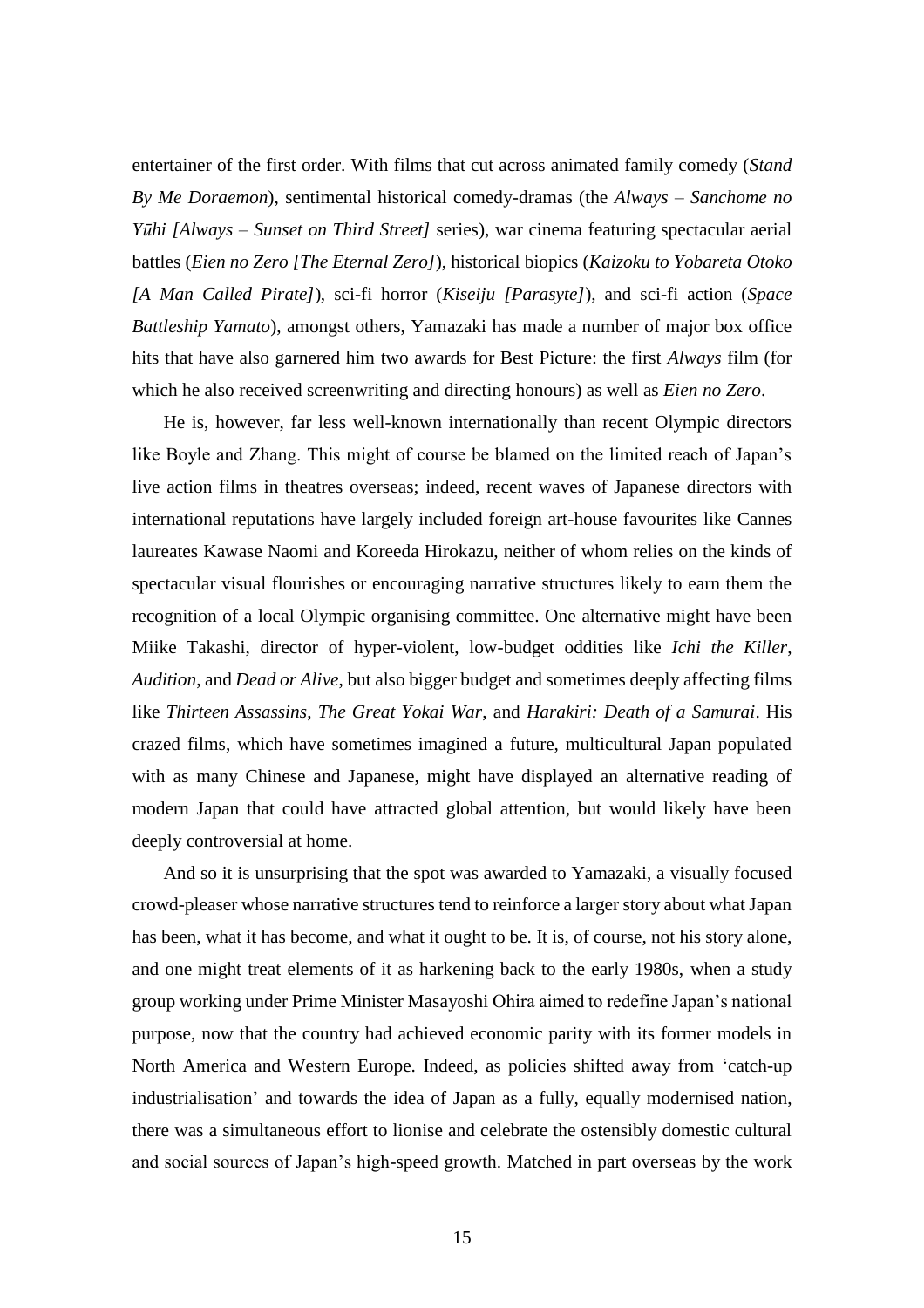of scholars eager to point to a non-Western example of full industrialisation to complicate simplistic judgments and predictions about modernisation (Borovoy, 2012), these projects aimed simultaneously to craft an image of Japan that moved out of the ashes of war, becoming a thriving economic powerhouse shaped largely by sophisticated, advanced, but peaceful technology. This became less a story of the heroism of Japanese leaders – Kishi, Ikeda, Sato, Tanaka, and others were hardly celebrated as benevolent visionaries the way in which American hagiographies tend to portray Truman, Kennedy, or Reagan – and more that of the Japanese people, who collectively sacrificed and endeavoured to turn the ingenuity of specific people in larger groups towards national advantage.

One can see elements of this in political speeches and texts of the times, but even more so in the later popular culture that would nostalgically treat the 1950s and 1960s as a period of common purpose and endeavour. This is not to suggest that these images are fully incorrect – the idea of common national advancement was central to government policy – but rather that they are incomplete and, to the extent that they are selective only unintentionally, reflect the way in which a pervasive national narrative inhabited and was reproduced in the fabric of Japanese social life. For one example, one might look at the long-running and highly successful NHK docu-drama series *Project X*. Where other series on Japan's broadcaster are famously character driven, such as the historical figures at the core of each season of the historical *Taiga Drama*, or location oriented, like *Bura Tamori*'s weekly visit by a comedian and other celebrities to some town or city in Japan, *Project X* each week tracked a technological accomplishment – a tunnel, a medical innovation, a new train – that may have had a key figure or two, but was usually accomplished by larger if ultimately anonymous groups of Japanese who, against the odds, had succeeded and helped to propel the Japanese economy (and Japan itself) forward.

And this is the kind of story that Yamazaki has successfully told. The Tokyo Olympics organising committee will surely be savvy enough to avoid touting one of his major accomplishments in the international press: *Eien no Zero* is based on a novel by the brazenly nationalistic writer Hyakuta Naoki who, of course, has denied that the controversial film celebrates the *tokkōtai* (kamikaze) pilots from the Second World War. Against the vocal disapproval of the globally acclaimed animator Miyazaki Hayao (*J-Cast News,* 2013), Hyakuta famously defended his novel and the subsequent film by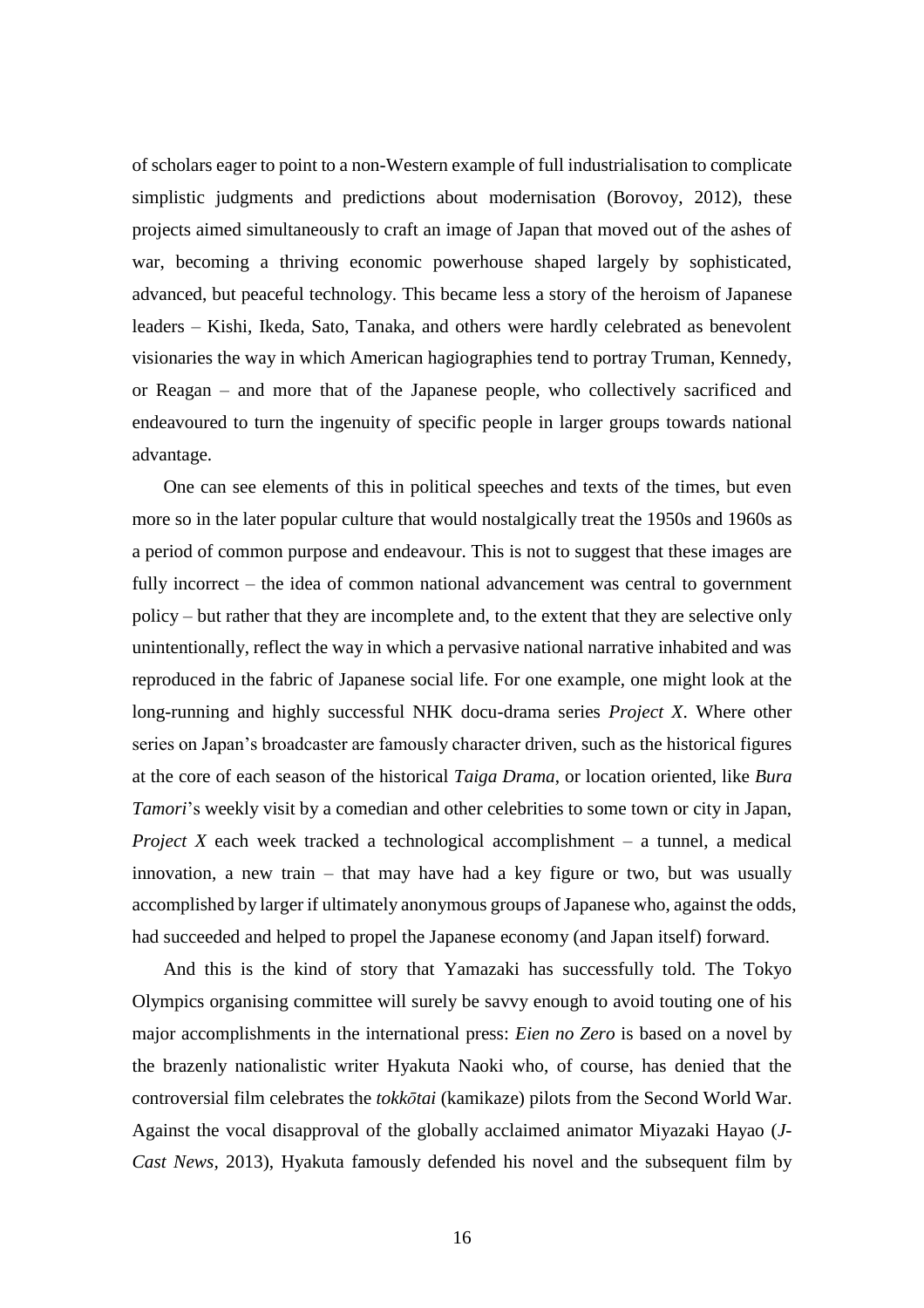pointing out that his lead character is openly doubtful about the point of taking his own life in a suicide attack (which serves as the film's climax) and is brutalised by his militaristic superiors in part because of this. The supremely gifted pilot openly wants to return to his wife and family, a stance that resonates amongst some of his subordinates and colleagues, even leading one to sacrifice himself in combat to save the main character. The character's ultimate sacrifice is portrayed as a tragedy, but he himself remains a source of pride to his grandchildren, whose discovery of his heroism 60 years later makes the film at least as much of a commentary on contemporary Japan as on its war history. After all, unlike their callous and ignorant classmates and friends, the brother and sister who serve as the book's window onto the 1940s come to learn that the kamikaze were not mere 'suicide bombers' and were, even if misguided in approach, serving the nation in an honourable manner that deserves, even demands respect today. And the film is no more curious about the internationally controversial aspects of Japan's wartime behaviour than is Yamazaki's *Space Battleship Yamato*, in which the flagship of the wartime Imperial Japanese Navy, the Yamato, is pulled from the bottom of the ocean hundreds of years later to serve as the shell of a spaceship designed to repel a hostile alien species. Sunk in a futile quasi-suicide mission to stall the allied invasion of Okinawa in early 1945, the *Yamato* took with it over 3,000 of its sailors and, famously, its captain, who legendarily lashed himself to the ship's wheel. In a dramatic speech before the ship's final attack, acting captain Kodai says, 'In April 1945, the battleship Yamato sallied forth to create a bit of hope in the midst of despair. We're doing the same thing now…. If there's even a small chance to create a bit of light in the midst of the darkness, we need to proceed. That's the destiny of a ship called *Yamato'*.

Selective memories are at the heart of most war cinema, and there is little about these films that would seem terribly out of place in the sentimental militarism of US war films, including those, like *Platoon*, that explicitly focus on the 'innocence' of American soldiers dragged into a confusing imperial war. What is notable about these films is that they touch openly on the third rail of Japan's post-war international relations: the thorny relationship between memories of Japan's interwar and wartime empire and contemporary Japanese politics and culture. And Yamazaki and the members of the organising committee are sufficiently sophisticated to avoid these representations as they consider what 'requiem' and 'rebirth' might mean.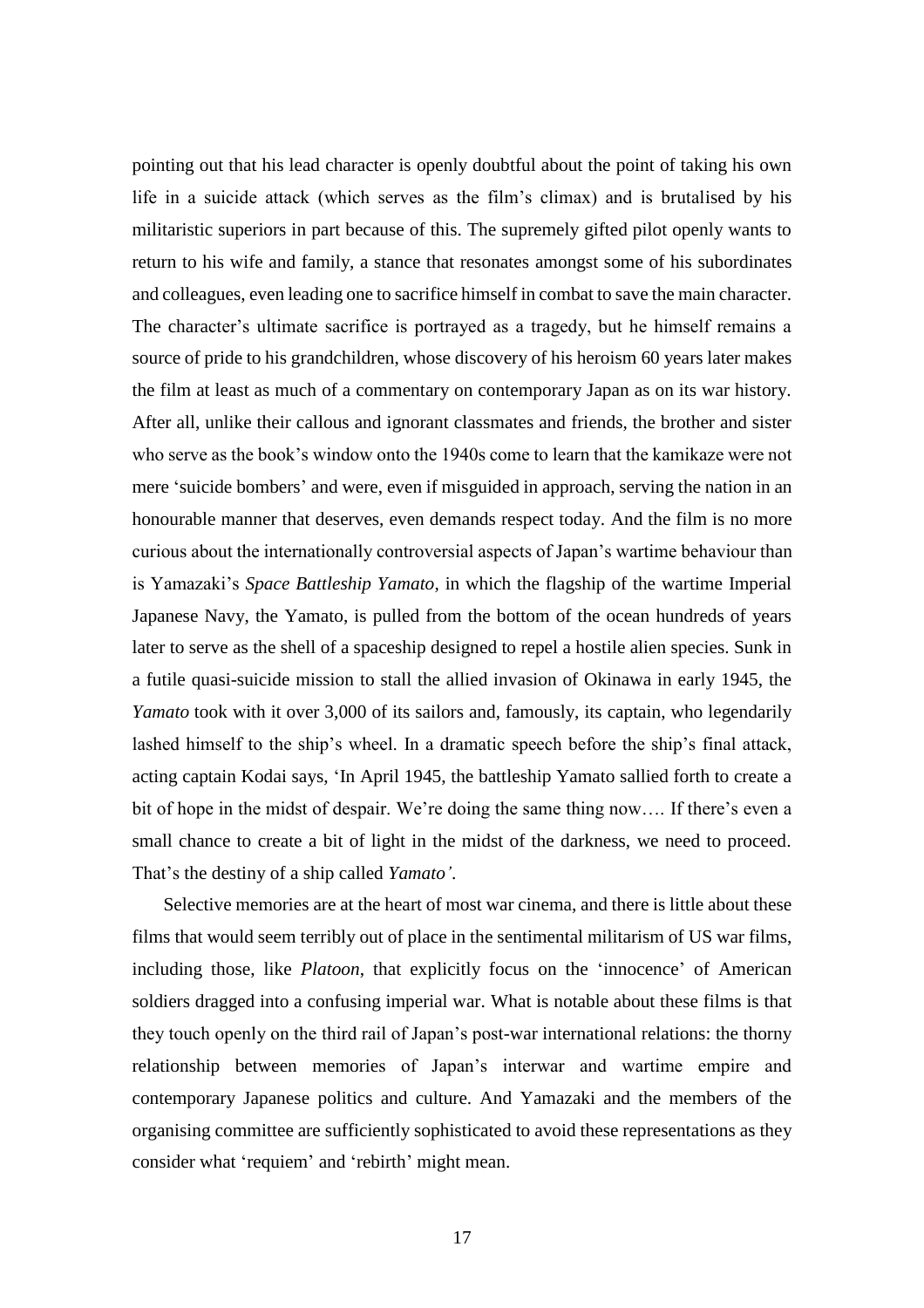It will be harder to avoid the unifying narrative of the Long Post-war, both because it has been central to much of Yamazaki's oeuvre as well as to the way in which the Japanese spirit as well as the Japanese technology that Mansai himself invokes is commonly presented. That is, in the wake of Japan's defeat and the atomic bombing of Hiroshima and Nagasaki, Japan emerged both uniquely aware of the terrible costs of war as well as determined to achieve international success a different way. And so, working together for a better future, the Japanese People collectively contributed, in ways large and small, to the common project of making Japan a leader again, but this time peaceful and fuelled primarily by hard work, by industrial ingenuity, by close and long-term ties between firms and employees, and by a monoethnic cultural ethos that facilitated social trust and coordination rather than distrust and divisiveness. Whilst there are, of course, elements of truth in this representation, it also conceals at least as much as it reveals: the environmental despoliation affecting poor communities in particular, labour unrest at times put down through violence, highly expressive political protests that yielded frustratingly few immediate concessions from the conservative government.

And this has been the core mythos in much of Yamazaki's work, from the lovable bunch of Tokyo residents in his *Always – Sanchoume no Yūhi* trilogy through the strident economic nationalism of Kunioka Tetsuzō, the lead character in *Kaizoku to Yobareta Otoko*, loosely modelled after Idemitsu Sazō, the founder of the fuel company Idemitsu Kosan. Based on another novel by Hyakuta Naoki, this film takes for granted a world in which those focused primarily on the well-being of the Japanese nation are at odds with a global economic order slanted heavily against them, particularly when nearly seditious globalists at home are willing to sell out the country's economic interests to advance their own. Japan's interests are taken to be unproblematic and advanced through a character's own canny awareness of their encompassing existence. As in the novel (Hyakuta, 2012), Kunioka thinks first and foremost about Japan, and only secondarily about his own financial interests even though these are in general viewed to be more or less aligned with what is best for Japan.

*Eien no Zero*, of course, remains Yamazaki's most controversial work, heavily criticised at the time by none other than Miyazaki Hayao, the celebrated anime director who might be the most internationally recognised Japanese film director since Kurosawa Akira, and perhaps surpassing even him. This is not to give particular credence to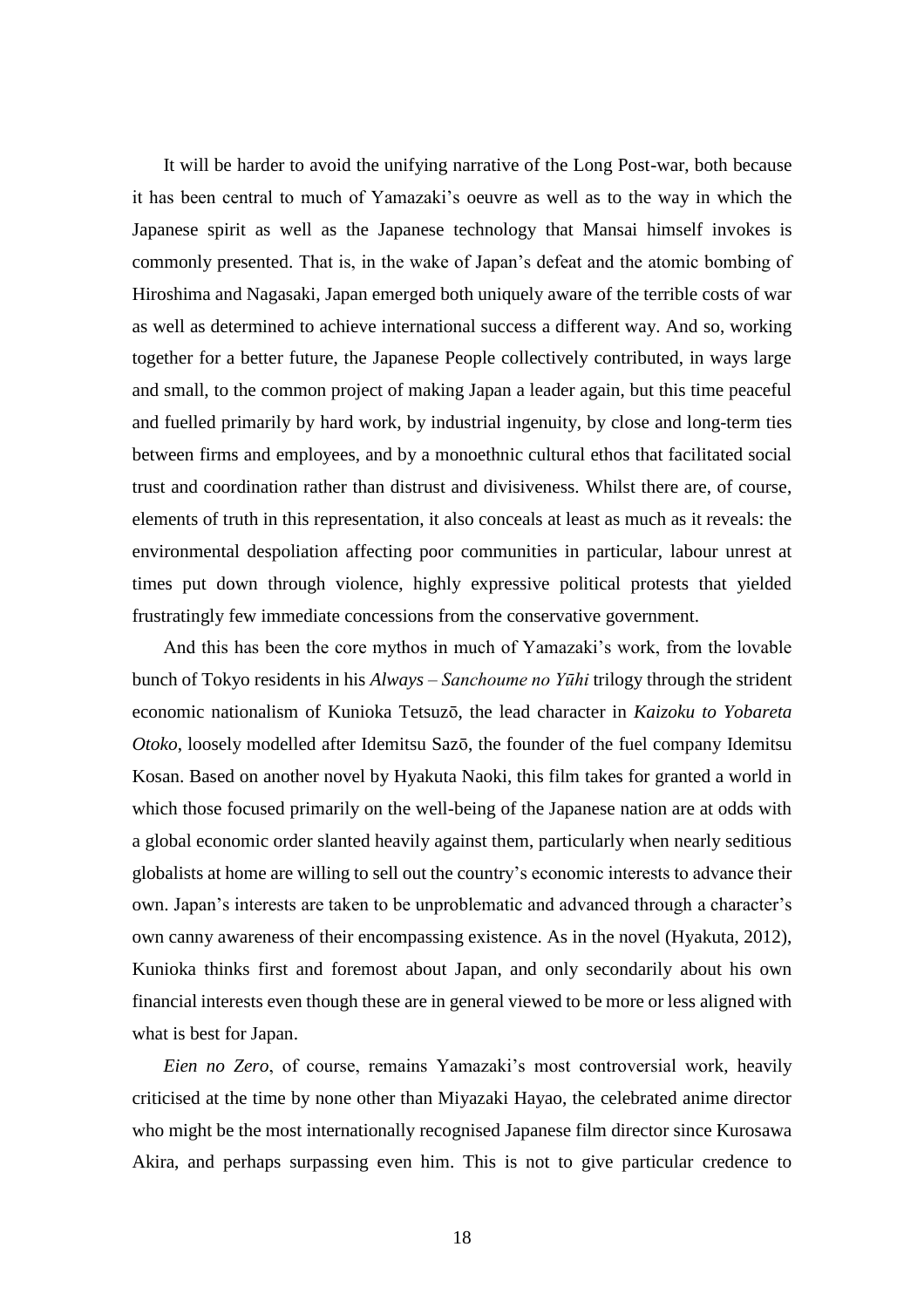Miyazaki's view that the film is a fundamentally dishonest depiction of wartime violence and behaviour, nor to support Hyakuta's self-defense that the film is fundamentally a critique of militarism and far from a celebration of kamikaze pilots. Hyakuta's publication record suggests that he would properly be regarded as a conservative nationalist, although the same is not precisely true of Yamazaki. Instead, we might instead note that Yamazaki's films – frequently but not always marked by sentimental nationalism – typically reaffirm a previously tragic, currently hopeful vision for a Japan that can, if it can build on its cultural strengths and if its citizens view themselves to be committed to a larger collective cause, re-emerge as a successful, respected, powerful country.

And this, in a sense, is what makes this first and foremost a narrative of sorts – not simply the fact that the past is described as a chronology, but that there is a future towards which the choices and activities of protagonists will lead. What makes the lead character of most Yamazaki films heroic is less his (and, to be clear, it is virtually always 'his' rather than 'her') nature or direction of his ethical or principled commitments than the ways in which these are aligned with the fate and well-being of the Japanese nation. This will not, of course, be the 'message' of the 2020 opening ceremony's artistic portion. But it seems likely to reflect a stance that will fit well within Japanese public memory of the years since 1945 as well as Yamazaki's broader oeuvre. These together suggest that Japan's 2020 Olympic opening ceremony – filled with the familiar shots of athletes marching proudly into the stadium, the dull speeches of officials, the expected bombast of the quadrennial global event, and some remarkable visual motifs and musical clips reflecting the talent assembled – will rest on a story that emphasises Japanese collective effort towards reconstruction and growth, even if its particulars will have little resonance outside of Japanese territory.

## **5. Concluding Thoughts**

My point in this working paper has not been to criticise the choice of Yamazaki to serve as creative director of the opening ceremony. A gifted visual entertainer and storyteller whose films have been popular, particularly with current cabinet members, he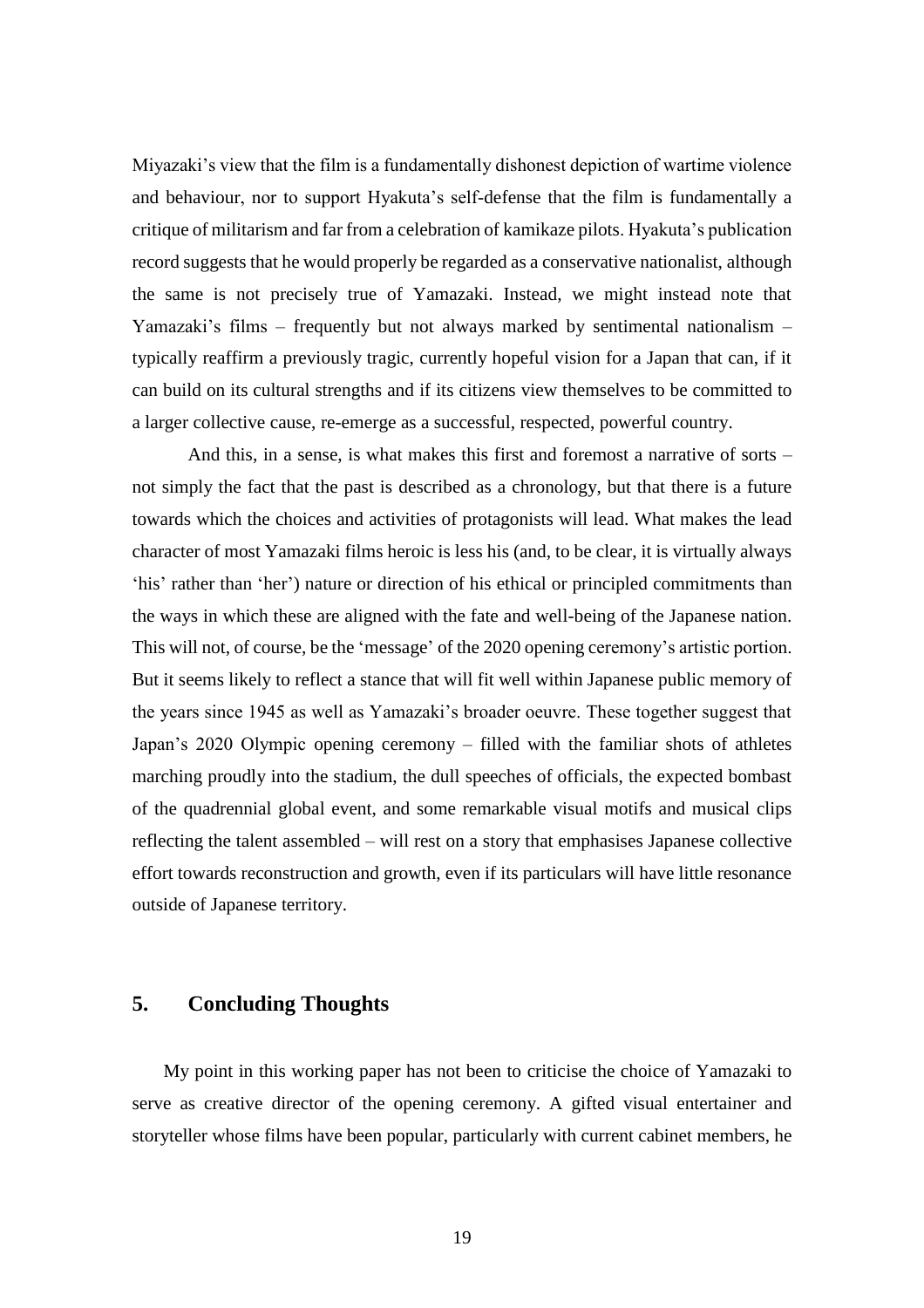seems to be a logical choice for Japan's Games. And whilst few of his films have offered real surprises, he may yet surprise audiences with a version of Japan's post-war that will do less to reinforce a widely held domestic narrative than to engage broader transnational audiences in ways that eluded Zhang Yimou and Danny Boyle. Even if Yamazaki offers more or less precisely the vision of post-war Japan that I expect he will, the creative team's efforts will almost certainly make it an eye-catching and thoroughly entertaining collection of performances and set pieces.

But I suspect that, as is often the case with those very properties that are tagged as sources of soft power, it will be far more inspiring and memorable to people in Japan – the supposed wielders of soft power – than to audiences overseas, those who absolutely need to be persuaded if the concept of soft power is to have any meaning. And my guess here is that a different kind of vision, a different kind of artist, might have achieved something altogether rarer and more transnationally popular: a vision of a host country speaking openly and curiously to an outside world, not one speaking authoritatively and ostentatiously to itself, as Yamazaki's films seem so often to do. This will be far from a disaster for Japan, and the immediate press reactions will likely be predominantly positive, as they usually are after opening ceremonies. But I expect that the 2020 opening will, for all its fanfare and all the planning and talent behind it, represent a missed opportunity that will be all the more poignant for how difficult it will be to see from Tokyo that it was missed in the first place.

# **References**

- Arning, C. (2013), 'Soft Power, Ideology and Symbolic Manipulation in Summer Olympic Games Opening Ceremonies: A Semiotic Analysis', *Social Semiotics,* 23(4), pp.523–44.
- Bially-Mattern, J. (2005), 'Why Soft Power Isn't So Soft: Representational Force and the Sociolinguistic Construction of Attraction in World Politics', *Millennium: Journal of International Studies,* 33(3), pp.583–612.
- Biressi, A. and H. Nunn (2013), 'The London 2012 Olympic Games Opening Ceremony: History Answers Back', *Journal of Popular Television,* 1(1), pp.113–20.
- Borovoy, A. (2012), 'Doi Takeo and the Rehabilitation of Particularism in Postwar Japan', *The Journal of Japanese Studies,* 38(2), pp.263–95.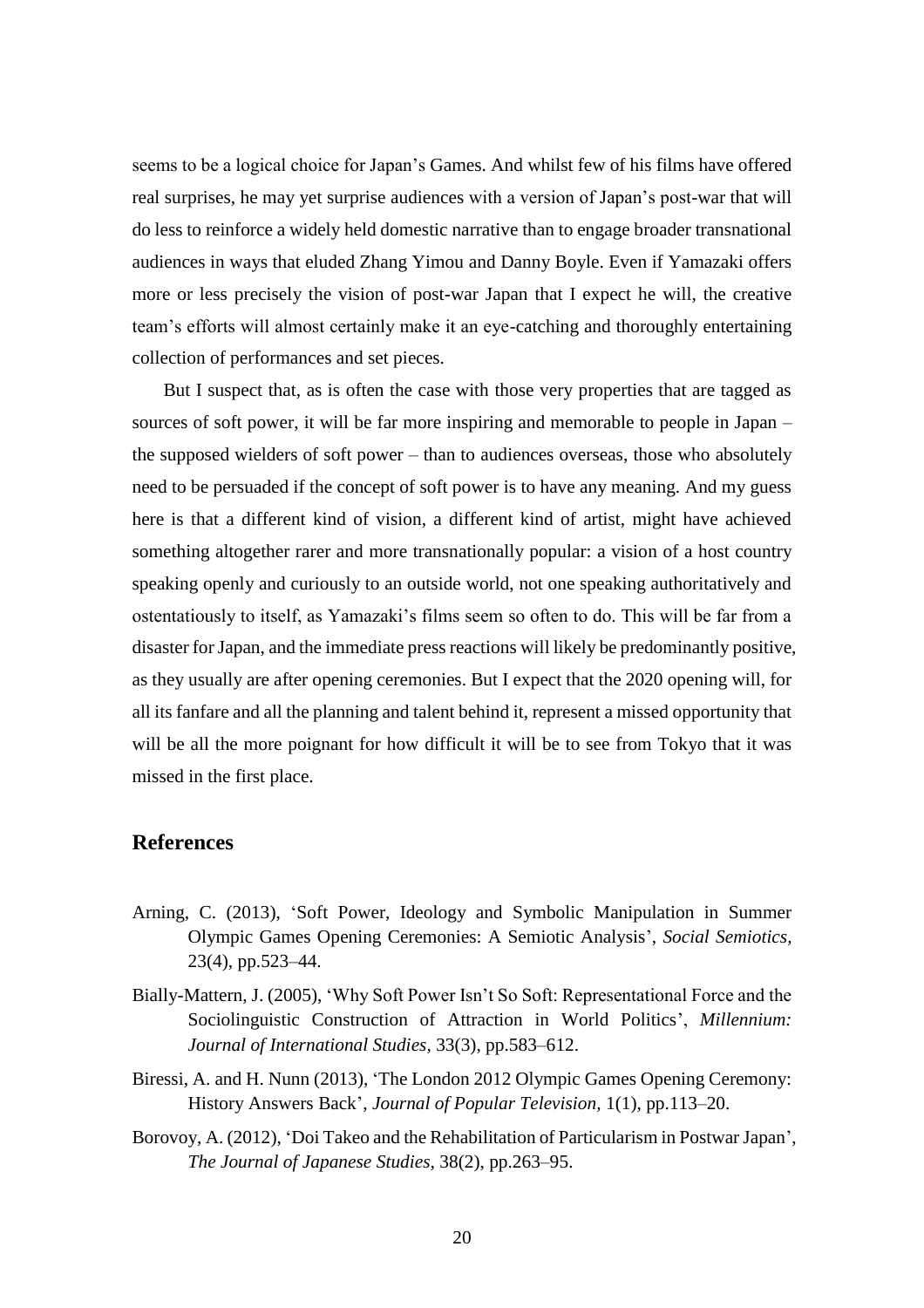- Brooks, P. (1984), *Reading for the Plot: Design and Intention in Narrative.* Cambridge, MA: Harvard University Press.
- Chen, C.C., C. Colapinto, and Q. Luo (2012), 'The 2008 Beijing Olympics Opening Ceremony: Visual Insights into China's Soft Power', *Visual Studies,* 27(2), pp.188–95.
- Collins, S. (2007), *The 1940 Tokyo Games: The Missing Olympics: Japan, the Asian Olympics and the Olympic Movement.* Oxon, UK: Routledge.
- *Eiga Nathalie* (2018), 'Nomura Mansai to Yamazaki Takashi, Tokyo gorin no shikiten konseputo kataru 'chinkon to saisei to seishin o ikasu' [Nomura Mansai and Yamazaki Takashi discuss the ceremonies' concept: Requiem, rebirth, and bringing the spirit to life]', 31 July. https://natalie.mu/eiga/news/293476 (accessed 10 January 2019).
- Hayden, C. (2012), *The Rhetoric of Soft Power: Public Diplomacy in Global Contexts.* Lanham, MD: Lexington Books.
- Hyakuta, N. (2009), *Eien no Zero* [The Eternal Zero]. Tokyo: Kōdansha.
- Hyakuta, N. (2012), *Kaizoku to Yobareta Otoko Jōge* [A Man Called Pirate, vols. 1 and 2]. Tokyo: Kōdansha.
- International Olympic Committee (n.d.), *Berlin 1936 Torch Relay*. https://www.olympic.org/berlin-1936-torch-relay (accessed 19 January 2019).
- Iwabuchi, K. (2002), *Recentering Globalization: Popular Culture and Japanese Transnationalism.* Durham, NC: Duke University Press.
- J-Cast News (2013), 'Miyazaki Hayao "Eien no Zero" Uso Happyaku to Hihan? Hyakuta Naoki mo "Oko!" de Reisensensō Boppatsu' [Miyazaki Hayao says 'The Eternal Zero' is 'filled with lies' – Hyakuta Naoki says 'BS': a new war about the zeroes], 26 September.<https://www.j-cast.com/2013/09/26184772.html?p=all> (accessed 10 January 2019)).
- Kina, S. and S. Sugok (1998), 'Nihon Bunka tte Nan Da?' [What the hell is Japanese culture?], *Sekai,* April, pp.115–29, especially pp.123–5.
- Kondō, S. (2008), 'Wielding Soft Power: The Key Stages of Transmission and Reception', in Y. Watanabe and D. L. McConnell (eds.), *Soft Power Superpowers: Cultural and National Assets of Japan and the United States.* Armonk, NY: M.E. Sharpe; 2015 reprint by Routledge), pp.191–206.
- Large, D.C. (2007), *Nazi Games: The Olympics of 1936.* New York: W.W. Norton.
- Larson, D.W., T.V. Paul, and W. C. Wohlforth (2014), 'Status and World Order', in T.V. Paul, D.W. Larson, and W.C. Wohlforth (eds.), *Status in World Politics.* Cambridge: Cambridge University Press, pp.3–29.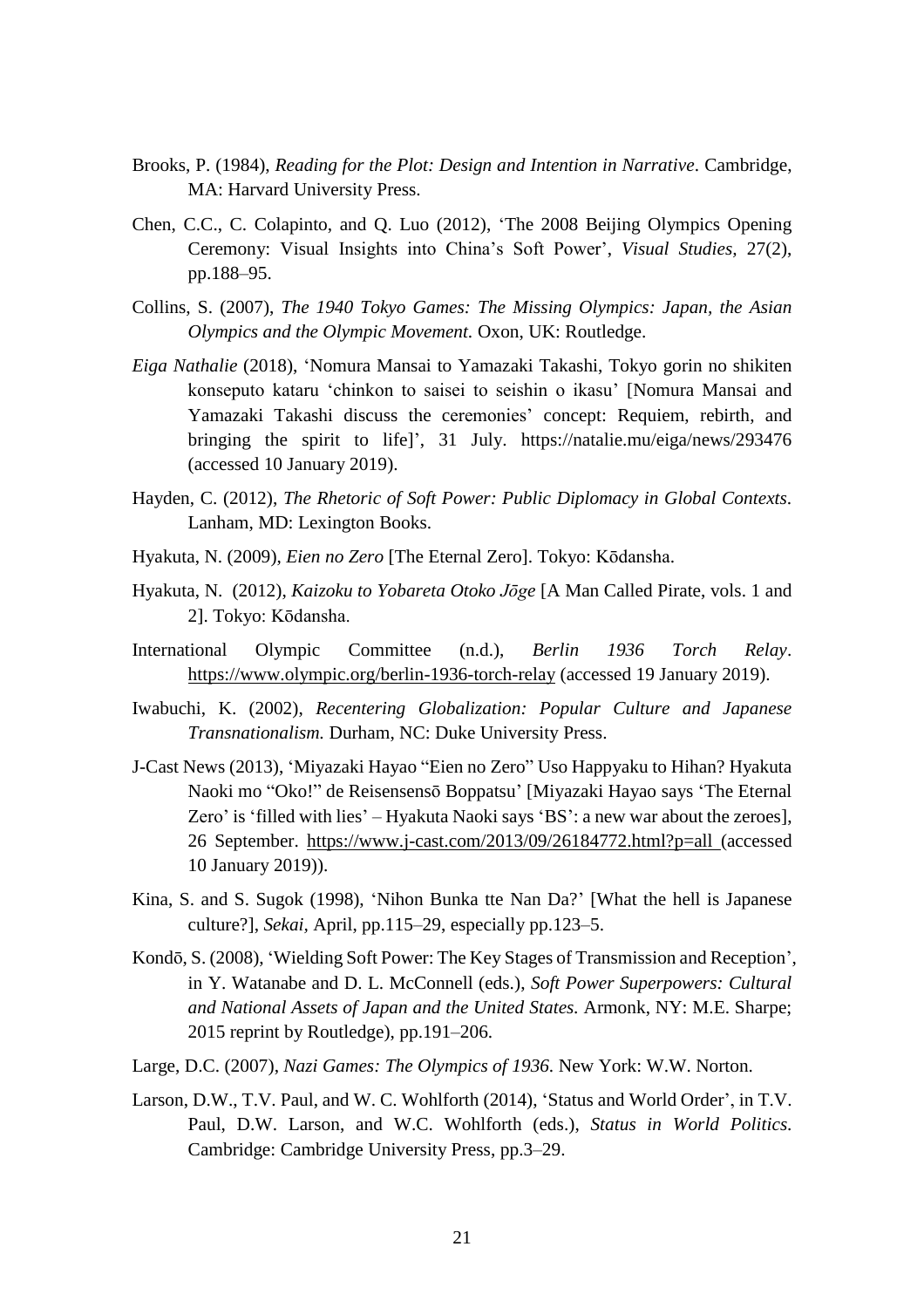- Lee, J. and H. Yoon (2017), 'Narratives of the Nation in the Olympic Opening Ceremonies: Comparative Analysis of Beijing 2008 and London 2012', *Nations and Nationalism,* 23(4), pp.952–69.
- Leheny, D. (2018), *Empire of Hope: The Sentimental Politics of Japanese Decline.* Ithaca: Cornell University Press.
- McGray, D. (2002), 'Japan's Gross National Cool', *Foreign Policy,* May/June, pp.44–54.
- Morgenthau, H.J. (1993 [1948]), *Politics Among Nations: The Struggle for Power and Peace* ('Brief Edition', revised by K. W. Thompson). New York, NY: McGraw-Hill.
- Nagatsuma, A. (2015), 'Sofuto Pawā to Hādo Pawā: Heiwa o Tsukuridasu Chie Nihon wa Sofuto Pawā de Sekai Toppu o Mezase' [Soft power and hard power: Japan should aim its soft power towards leading the world in knowledge to build peace], *Huffington Post* (Japanese), 18 August. https://www.huffingtonpost.jp/akiranagatsuma/soft-hard-diplomacy b 7996122.html (accessed 6 June 2019).
- *Nikkei Shimbun* (2003), 'Kūru Japan, Atarashii Nihon no Bunkaryoku' [Cool Japan The cultural power of a new Japan], 27 October, p.13.
- Nye, J.S. Jr. (1990a), *Bound to Lead: The Changing Nature of American Power.* New York, NY: Basic Books.
- Nye, J.S. Jr. (1990b), 'Soft Power', *Foreign Policy,* 80 (Autumn), pp.153–71.
- Oettler, A. (2015), 'The London 2012 Olympics Opening Ceremony and Its Polyphonous Aftermath', *Journal of Sport and Social Issues,* 39(3), pp.244–61.
- Park, M. and H. Tae (2016), 'Arts Style and National Identity Reflected in the Olympics Opening Ceremonies: A Comparison of the 2008 Beijing Olympics and the 2012 London Olympics', *Quest,* 68(2), pp.170–92.
- Polletta, F. (2006), *It Was Like a Fever: Storytelling in Protest and Politics.* Chicago, IL: University of Chicago Press.
- Pope, M.R.G. (2014), 'Public Diplomacy, International Mews Media and London 2012: CosmopolitanismTM', *Sport in Society,* 17(9), pp.1119–35.
- Rossol, N. (2010), 'Performing the Nation: Sports, Spectacles, and Aesthetics in Germany, 1926–1936', *Central European History,* 43(4), pp.616–38.
- Subotić, J. (2016), 'Narrative, Ontological Security, and Foreign Policy Change', *Foreign Policy Analysis,* 12(4), pp.610–27.
- Tadokoro, M. (2003), 'Sofuto Pawā to iu Gaikō Shigen o Minaoese' [Rethinking soft power as a diplomatic resource], *Chūō Kōron,* May, pp.120–8.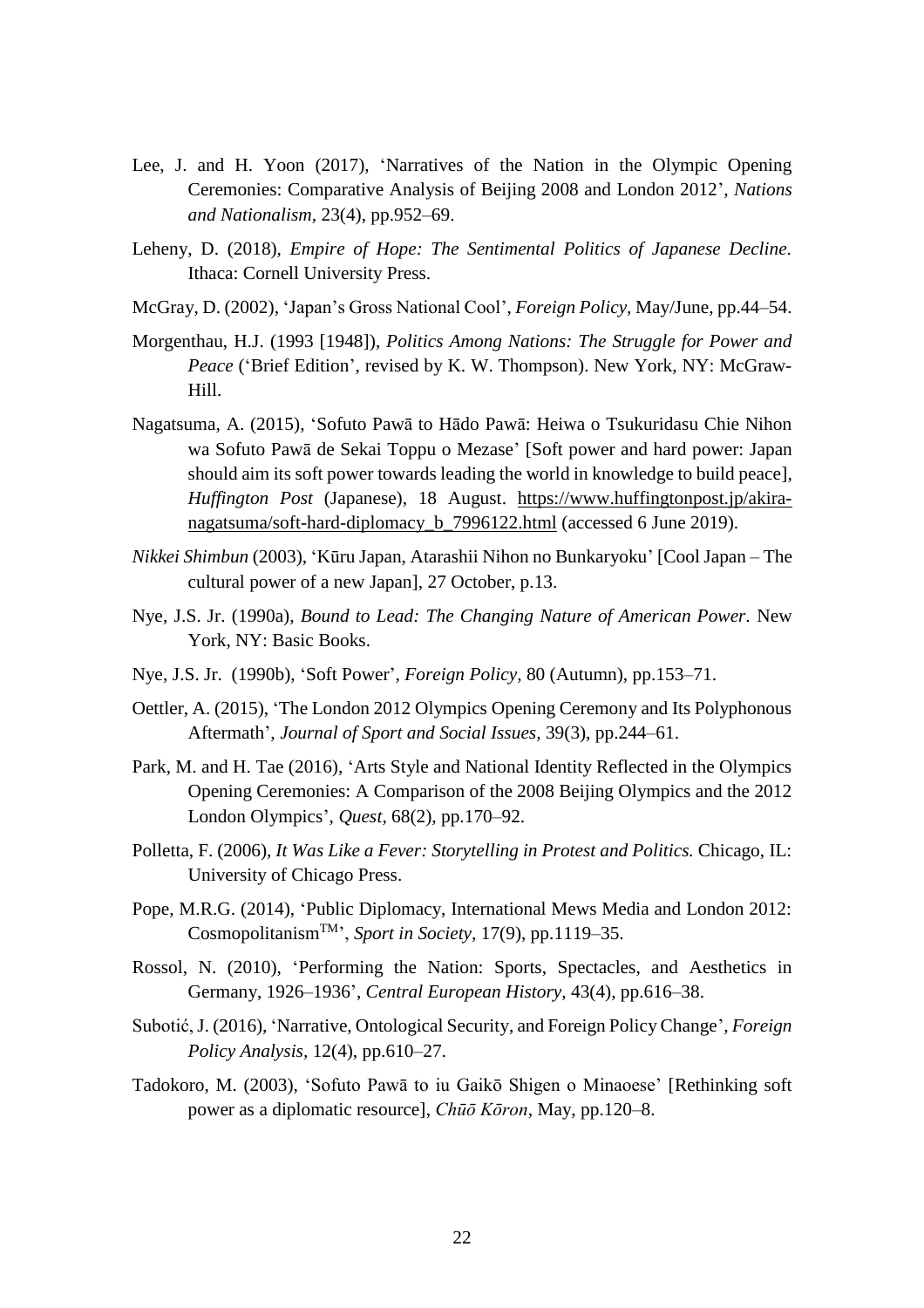- Takashina, S., S. Fukukawa, and H. Fujii (2003), 'Nihonjin wa Sofuto Pawā wo motto Katsuyō Subeki' [Japanese must make more use of their soft power], *Gaikō Foramu,* January, pp.18–27.
- Waltz, K.N. (1979), *Theory of International Politics*. New York, NY: McGraw-Hill.
- Woods, E.T. (2012), 'What the Olympics Didn't Say about Britain's Place in the World', *European Politics & Policy* (London School of Economics blog), 31 August. http://blogs.lse.ac.uk/europpblog/2012/08/31/olympics-britain/ (accessed 19 January 2019).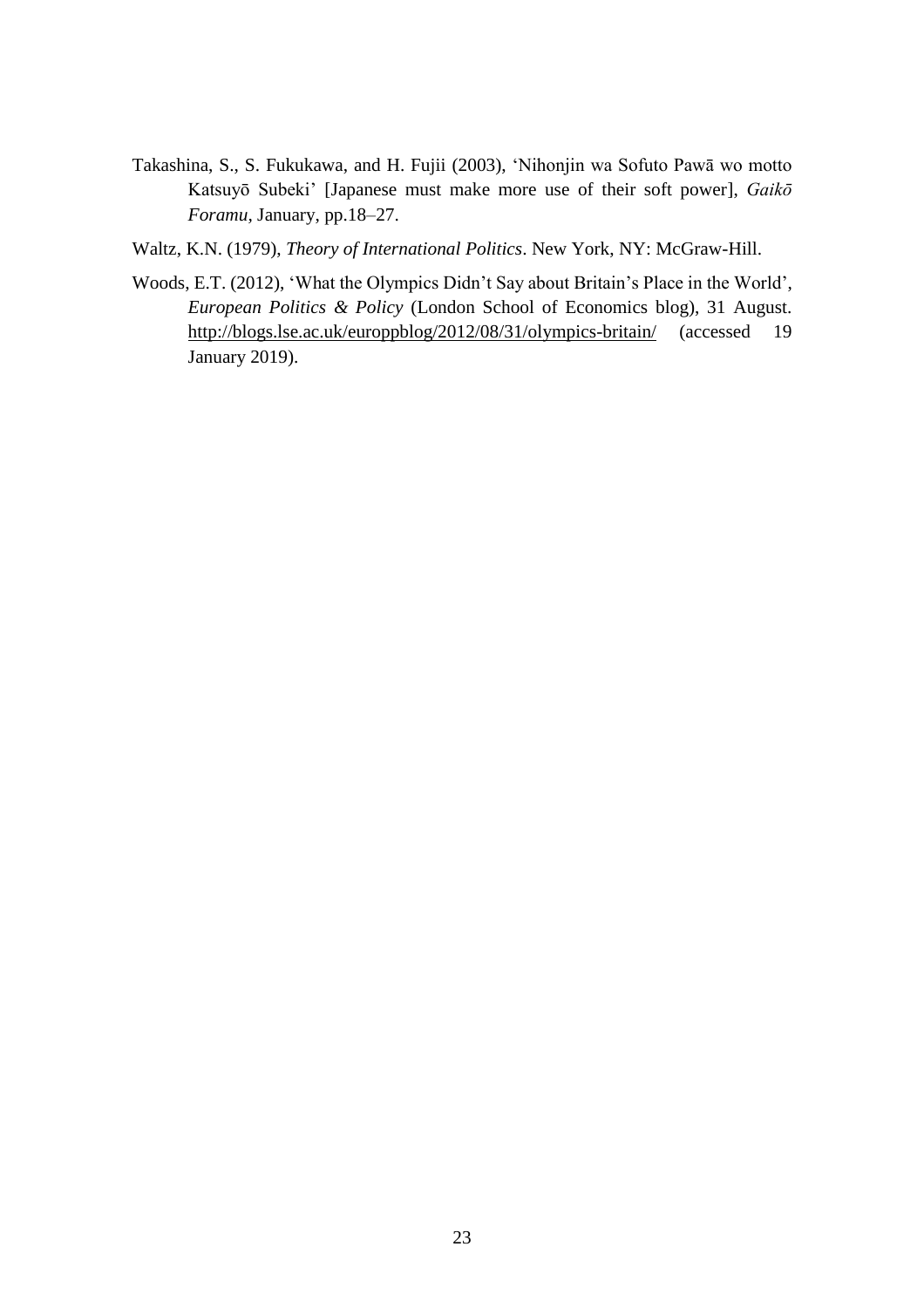| No.                 | <b>Author(s)</b>                                             | <b>Title</b>                                                                                                                     | Year           |
|---------------------|--------------------------------------------------------------|----------------------------------------------------------------------------------------------------------------------------------|----------------|
| 2019-08<br>(no.294) | David LEHENY                                                 | The Contents of Power:<br>Narrative and Soft Power in the<br><b>Olympic Games Opening</b><br>Ceremonies                          | August<br>2019 |
| 2019-07<br>(no.293) | <b>DUC Anh Dang</b>                                          | Value Added Exports and the<br>Local Labour Market: Evidence<br>from Vietnamese<br>Manufacturing                                 | August<br>2019 |
| 2019-06<br>(no.292) | Prema-chandra<br><b>ATHUKORALA</b> and<br>Arianto A. PATUNRU | Domestic Value Added,<br>Exports, and Employment: An<br>Input-Output Analysis of<br><b>Indonesian Manufacturing</b>              | August<br>2019 |
| 2019-05<br>(no.291) | Sasiwimon W.<br><b>PAWEENAWAT</b>                            | The Impact of Global Value<br>Chain Integration on Wages:<br><b>Evidence from Matched</b><br>Worker-Industry Data in<br>Thailand | August<br>2019 |
| 2019-04<br>(no.290) | Tamako AKIYAMA                                               | A Spark Beyond Time and<br>Place: Ogawa Shinsuke and<br>Asia                                                                     | August<br>2019 |
| 2019-03<br>(no.289) | Naoyuki YOSHINO and<br>Farhad TAGHIZADEH-<br><b>HESARY</b>   | Navigating Low-Carbon<br><b>Finance Management at Banks</b><br>and Non-Banking Financial<br>Institutions                         | August<br>2019 |
| 2019-02<br>(no.288) | Seio NAKAJIMA                                                | The Next Generation<br>Automobile Industry as a<br><b>Creative Industry</b>                                                      | June<br>2019   |
| 2019-01<br>(no.287) | Koichi IWABUCHI                                              | Cool Japan, Creative Industries<br>and Diversity                                                                                 | June<br>2019   |
| 2018-20             | Keiko ITO                                                    | <b>Exporter Dynamics and</b><br>Productivity Dispersion within<br>Industry                                                       | Mar<br>2019    |
| 2018-19             | Tomohiko INUI and<br>Young Gak KIM                           | <b>Exchange Rate Movements,</b><br>Exporting by Japanese firms,<br>and the Role of R&D and<br><b>Global Outsourcing</b>          | Mar<br>2019    |
| 2018-18             | Chandra Tri PUTRA and<br>Dionisius NARJOKO                   | The Exchange Rate and<br>Exporting: Evidence from the<br><b>Indonesian Manufacturing</b><br>Sector                               | Mar<br>2019    |
| 2018-17             | <b>Sizhong SUN</b>                                           | Product Innovation, Exporting,<br>and Foreign Direct Investment:                                                                 | Mar<br>2019    |

# **ERIA Discussion Paper Series**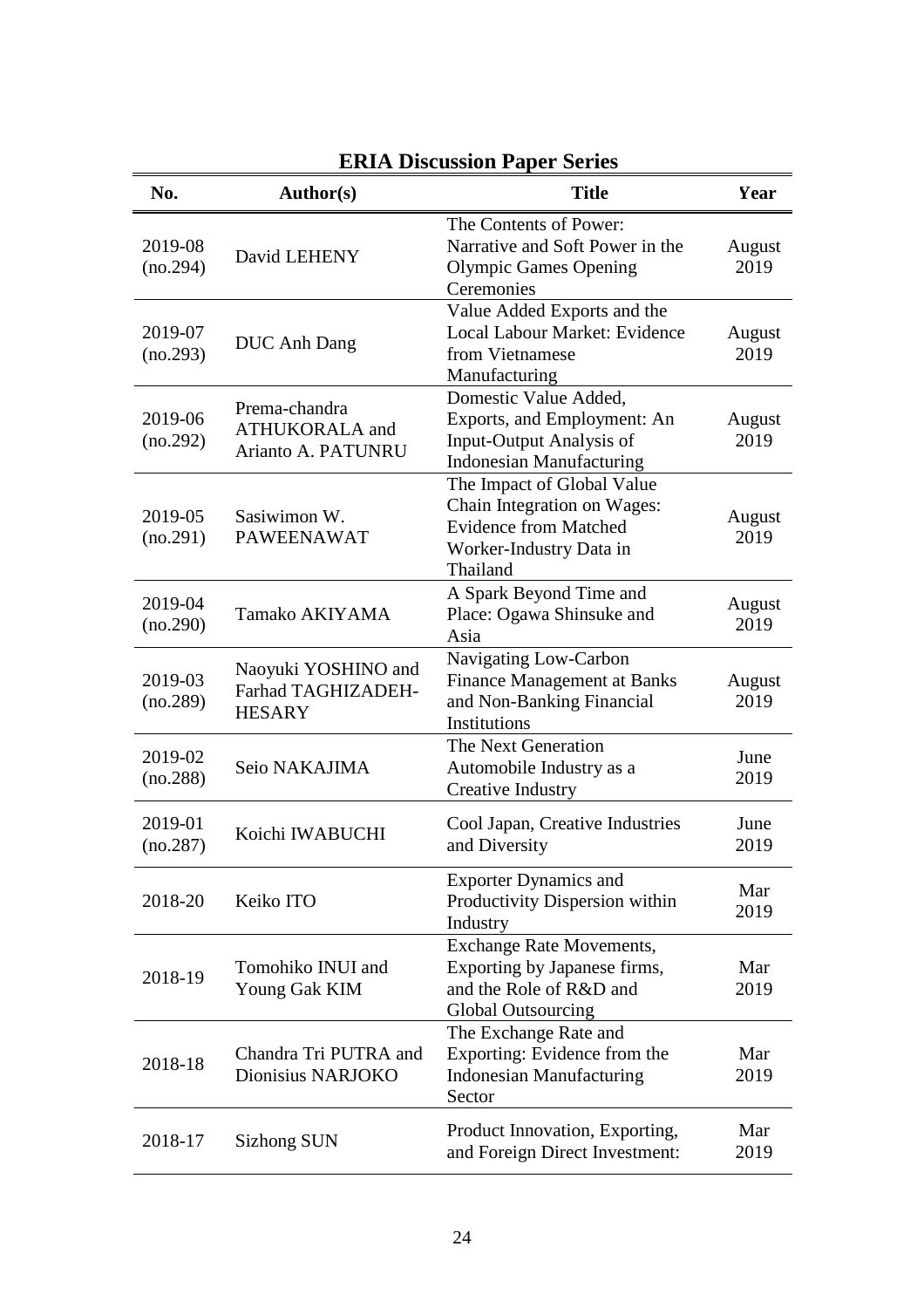| No.     | Author(s)                                                                                         | <b>Title</b>                                                                                                        | Year        |
|---------|---------------------------------------------------------------------------------------------------|---------------------------------------------------------------------------------------------------------------------|-------------|
|         |                                                                                                   | Theory and Evidence from<br>China                                                                                   |             |
| 2018-16 | T Yudo WICAKSONO,<br><b>Carlos MANGUNSONG</b><br>and Titik ANAS                                   | Failure of an Export Promotion<br>Policy? Evidence from Bonded<br>Zones in Indonesia                                | Mar<br>2019 |
| 2018-15 | <b>Alfons</b><br>PALANGKARAYA and<br><b>Elizabeth WEBSTER</b>                                     | Entering the Export Market: Do<br>Trade Missions Help?                                                              | Mar<br>2019 |
| 2018-14 | Kazunobu<br>HAYAKAWA,<br>Toshiyuki MATSUURA,<br>Nuttawut<br>LAKSANAPANYAKUL,<br>and Taiyo YOSHIMI | Export Dynamics and the<br><b>Invoicing Currency</b>                                                                | Mar<br>2019 |
| 2018-13 | Sadayuki TAKII                                                                                    | Imported Intermediate Inputs<br>and Plants' Export Dynamics<br>Evidence from Indonesian<br>Plant-product-level Data | Mar<br>2019 |
| 2018-12 | Kaoru NABESHIMA and<br>Ayako OBASHI                                                               | <b>Regulatory Dissimilarity: A</b><br>First Look at the Newly<br><b>Collected Non-Tariff Measures</b><br>Database   | Mar<br>2019 |
| 2018-11 | Masami ISHIDA                                                                                     | Economic Potential of the<br>Vientiane-Ha Noi Expressway<br>Based on Experience of the<br>Mekong Region             | Mar<br>2019 |
| 2018-10 | Byeongwoo KANG                                                                                    | <b>Innovation Process in Public</b><br><b>Research Institute: Case Studies</b><br>of AIST, Fraunhofer, and ITRI     | Mar<br>2019 |
| 2018-09 | Ha Thi Tan DOAN and<br><b>TRINH Quang Long</b>                                                    | Technical Change, Exports, and<br>Employment Growth in China:<br>A Structural Decomposition<br>Analysis             | Feb<br>2019 |
| 2018-08 | Ha Thi Tan DOAN                                                                                   | Multi-product Firms, Tariff<br>Liberalisation, and Product<br>Churning in Vietnamese<br>Manufacturing               | Feb<br>2019 |
| 2018-07 | <b>DUONG</b> Lan Huong,<br>Tsunehiro OTSUKI and<br>Etsuyo MICHIDA                                 | Quantitative Assessment of the<br>Impact of EMS Standards on the<br>Firms' Attitude towards Product<br>Safety       | Feb<br>2019 |